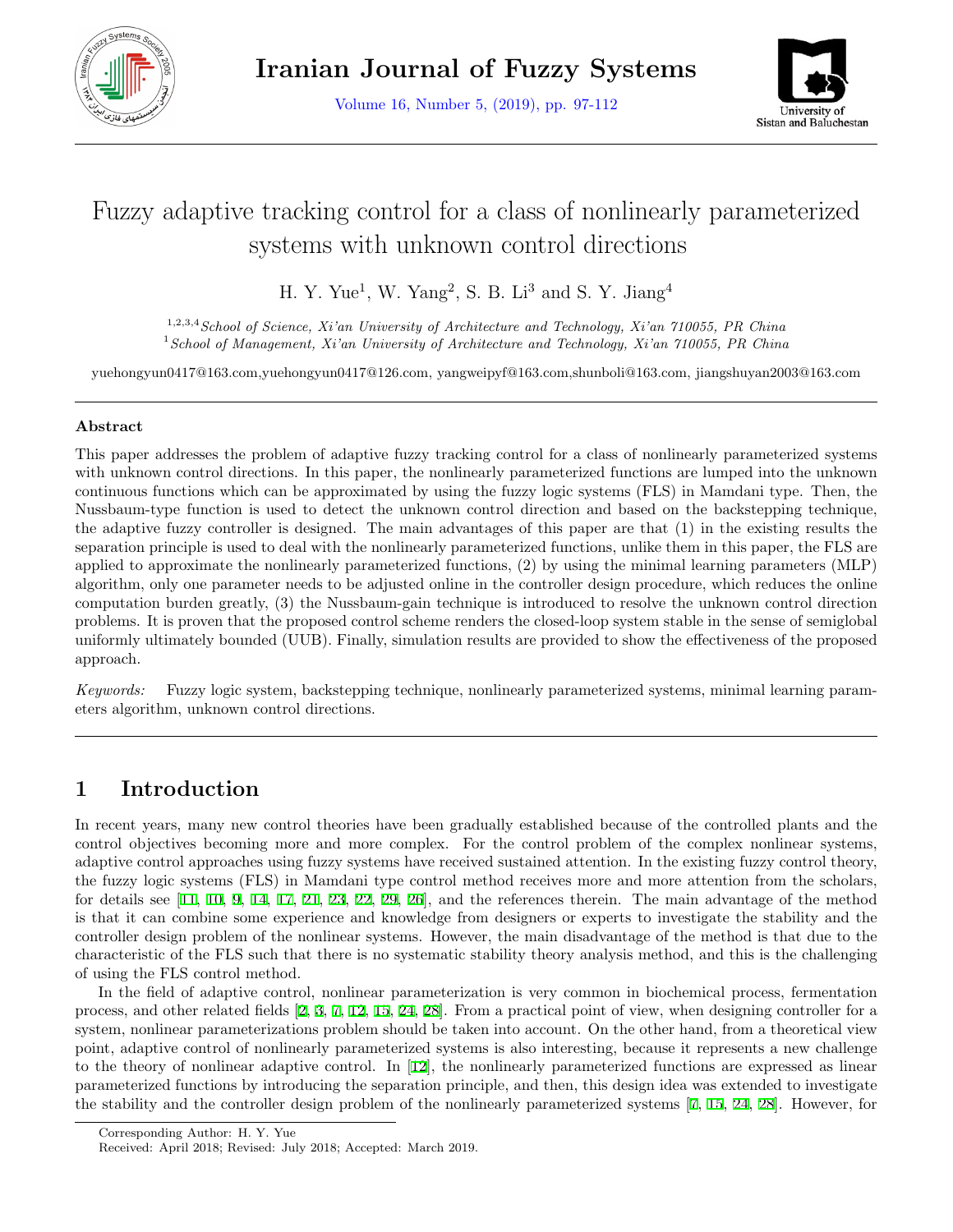the nonlinearly parameterized systems, how to handle with the nonlinearly parameterized functions without using the separation principle is a challenging problem.

For the actual system, the unknown control direction is very important and almost universal. In this case, Nussbaumgain technique is an effective way to deal with it, for example [[5,](#page-14-5) [16](#page-15-12), [20](#page-15-13)]. In [[16\]](#page-15-12), by using Nussbaum-gain technique, a new adaptive fuzzy control scheme with prescribed performance was developed for a class of feedback linearizable uncertain MIMO nonlinear systems with unknown control direction and external disturbances, in [[5](#page-14-5)], an adaptive fuzzy output feedback control approach was proposed for a class of MIMO uncertain nonlinear systems with unmeasured states and unknown control directions by applying Nussbaum-gain functions, and in [\[20](#page-15-13)], the authors investigated the adaptive fuzzy control design problem of MIMO non-strict feedback nonlinear systems with unknown control directions and dead zones by combining with the Nussbaum-gain technique. However, in this paper, the investigated systems there are both the nonlinear parameterization problem and the unknown control directions problem, which make it become much more difficult to design the effective adaptive tracking controller.

It should be pointed out that a main weakness of the fuzzy control methods, such as [[19](#page-15-14), [22\]](#page-15-5), is that the number of adaptation parameters laws depends on the number of the fuzzy rule bases or the order of the systems. With an increase of fuzzy rules or the order of the systems, the number of parameters to be estimated will increase significantly. As a result, the online learning time becomes prohibitively large. To avoid this disadvantage, the "minimal learning parameters (MLP) algorithm" is proposed in [[8\]](#page-14-6), that is to say, the proposed controller should contain as few adjusted parameters as possible such that the online computational burden is reduced, and then, in [[6](#page-14-7), [27\]](#page-15-15), the controllers contain only one parameter that needs to be adjusted online were proposed for strict-feedback nonlinear systems and for a class of non-affine stochastic nonlinear systems without lower triangular structure, respectively. And for the MIMO nonlinear systems, the authors constructed the controller with only one adjusted parameter for each subsystem in [[13](#page-15-16)]. Nevertheless, for the nonlinearly parameterized systems, how to design the controller with only one online adjusted parameter is worth studying.

Based on the above observation, in this paper, the tracking control problem is revisited for nonlinearly parameterized systems with unknown control directions using fuzzy control. The nonlinearly parameterized functions will not be dealt with by using the separation principle. The unknown control directions will be detected by introducing the Nussbaumtype functions, and then, the FLS are employed to approximate the unknown nonlinear functions. Finally, by utilizing the MLP algorithm and the backstepping technique, the controller containing only one adjusted parameter is designed.

Compared with existing results, for examples [\[7](#page-14-4), [15](#page-15-9), [12](#page-15-8), [24](#page-15-10), [29](#page-15-6), [28\]](#page-15-11), our study has the following contributions:

(1) In this paper, the nonlinearly parameterized functions are dealt with as a whole rather than separated into the linear parameterization by using the separation principle.

(2) By using the MLP algorithm, the controller with only one adjusted parameter is constructed, which reduces the online computation burden greatly.

(3) The existence of the unknown control directions makes the controller design procedure much more complex and difficult. In this paper, Nussbaum-gain technique is introduced to resolve the unknown control direction problems.

It can be proven that all the signals in the closed loop system are bounded and the tracking error can converge to a small residual set around the origin in the mean square sense. Simulation results are provided to show the effectiveness of the proposed approach.

# **2 System description and preliminaries**

#### **2.1 System description**

Consider the following nonlinearly parameterized systems

$$
\begin{cases}\n\dot{x}_i = g_i(\bar{x}_i)x_{i+1} + f_i(\bar{x}_i, \rho), \\
\dot{x}_n = g_n(\bar{x}_n)u(t) + f_n(\bar{x}_n, \rho), \\
y = x_1,\n\end{cases} (1)
$$

where  $\bar{x}_n = [x_1, \ldots, x_n]^T = x \in R^n$ ,  $u \in R$  and  $y \in R$  denote state variables, the control input and the output of the system (1), respectively, and for  $1 \leq i \leq n-1$ ,  $\bar{x}_i = [x_1, \ldots, x_i]^T$ . Functions  $f_i(\cdot)$  and  $g_i(\cdot)$  are unknown smooth functions, and  $f_i(\bar{x}_i, \rho)$  may be nonlinearly parameterized.  $\rho = [\rho_1, \ldots, \rho_m]^T$  is a parameter vector with  $\rho_1, \ldots, \rho_m$ being unknown parameters.

The main goal of this paper is to design a fuzzy tracking controller for system  $(1)$  such that the system output  $y(t)$ tracks a desired reference signal *y<sup>d</sup>* (*t*) which is bound, while all the signals remain bounded. To the end, define a vector function as  $\bar{y}_{di} = \left[ y_d, y_d^{(1)} \right]$  $y_d^{(1)}, \ldots, y_d^{(i)}$  $\left[\begin{matrix} (i) \\ d \end{matrix}\right]^T$ ,  $i = 1, ..., n$ , where  $y_d^{(i)}$  $\int_{d}^{(i)}$  is the *i*th time derivative of  $y_d$ .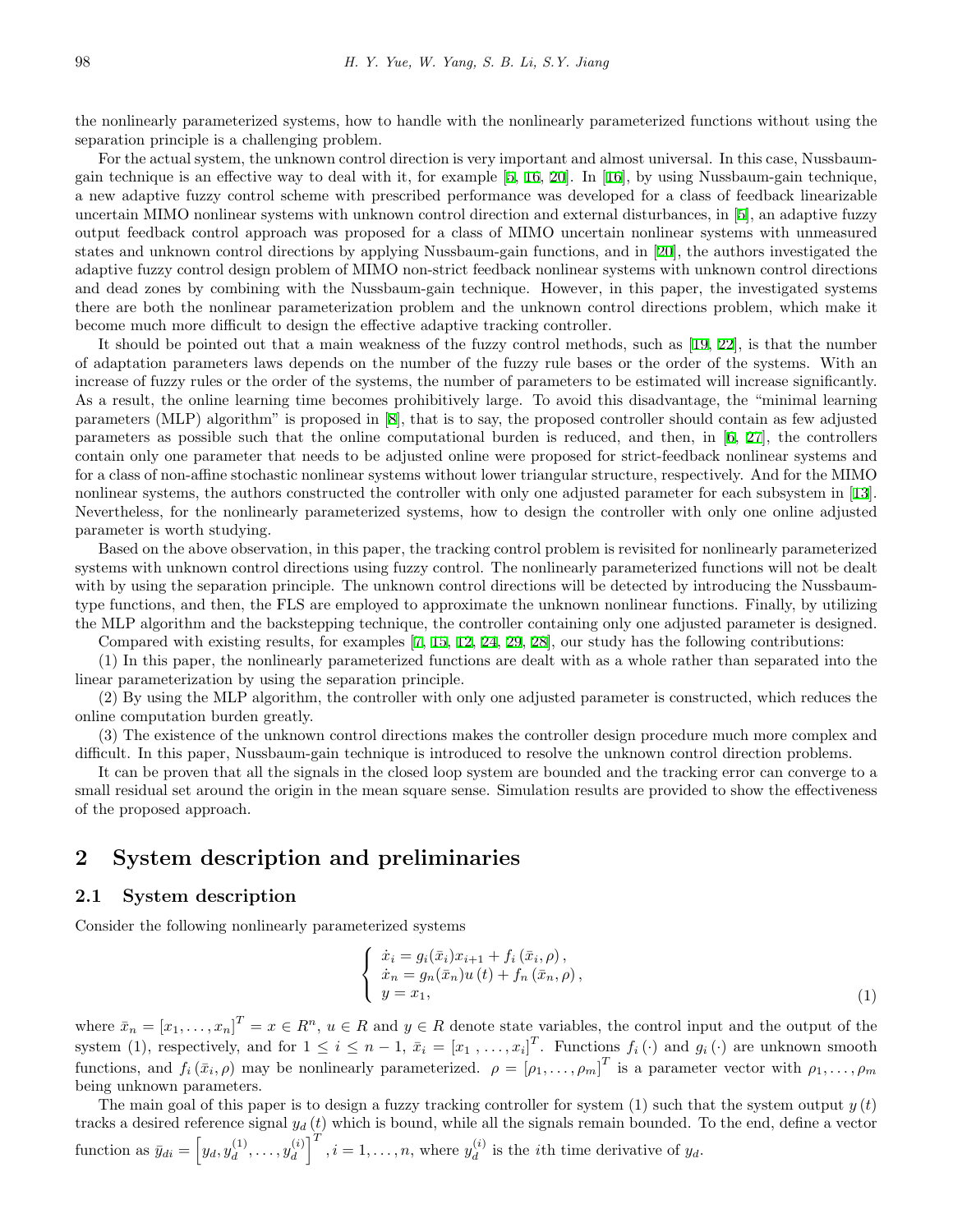Now, the following assumptions are introduced.

**Assumption 1.** The desired trajectory vectors  $\bar{y}_{di}$  are known and continuous, and  $\bar{y}_{di} \in \Omega_{di} \subset R^{i+1}$  with  $\Omega_{di}$  being known compact sets.

**Assumption 2.** For  $1 \leq i \leq n$ , the sign of  $g_i(\bar{x}_i) \neq 0$  is unknown, and there exist *b* and *c* such that  $0 < b \leq$  $|g_i(\bar{x}_i)| \leq c < \infty$ .

#### **2.2 Preliminaries**

Before proposing the results, we introduce the knowledge about Nussbaum-type function and fuzzy logic system.

**Definition 2.1.** [\[13](#page-15-16)]  $N(\zeta): R \to R$  *is an even smooth Nussbaum-type function, if the function has the following properties*

$$
\lim_{s \to \infty} \sup \frac{1}{s} \int_0^s N(\zeta) d\zeta = +\infty, \quad \lim_{s \to \infty} \inf \frac{1}{s} \int_0^s N(\zeta) d\zeta = -\infty.
$$
 (2)

Many functions such as  $\zeta^2 \cos(\zeta)$ ,  $\exp(\zeta^2) \cos((\pi/2)\zeta)$  can serve as Nussbaum-type functions. In the paper, the even function  $\exp(\zeta^2) \cos(\pi/2\zeta)$  are chosen as Nussbaum-type function to carry out the controller design and simulation.

**Lemma 2.2.** [\[13](#page-15-16)] *If*  $N(\zeta)$  *is a Nussbaum-type function, then:* 

(1) Given an arbitrary bounded function  $q(\cdot): R^n \to R$ , and  $|q(\cdot)| \in [\varepsilon_0, q_0]$  in which  $\varepsilon_0$  is an arbitrary positive *constant and*  $g_0$  *is an unknown positive constant with*  $\varepsilon_0 < g_0 < +\infty$ , *then,*  $g(\cdot) N(\zeta)$  *is also a Nussbaum-type function. (2)* Given an arbitrary function  $c(·) ∈ [-ε₀, ε₀] ⊂ R$ , then,  $N(ζ) + c(·)$  is also a Nussbaum-type function.

**Lemma 2.3.** [\[13](#page-15-16)] Let  $V(t) \ge 0$  and  $\zeta_i(t)$ ,  $i = 1, 2...$  p be smooth functions defined on  $[0, t_f)$ , and  $N(\zeta_i(t))$ ,  $i = 1, 2...$  p *be smooth Nussbaum-type functions. If the following inequality holds:*

$$
V(t) \le c_0 + e^{-Dt} \sum_{i=1}^p \int_0^t N(\zeta_i(\tau)) \dot{\zeta}_i(\tau) e^{Dt} d\tau,
$$
\n(3)

where p is bounded integer, D is positive constant and  $c_0$  represents some suitable constant, then,  $V(t)$ ,  $\zeta_i(t)$ ,  $i = 1, \ldots, p$ *and*  $\int_0^t N(\zeta_i(\tau))\dot{\zeta}_i(\tau) d\tau$  *must be bounded on*  $[0, t_f)$ *.* 

Lemma 2.2 has been proven in [\[4](#page-14-8)]( See pp. 510) and lemma 2.3 has been proven in [[13](#page-15-16)] ( See pp. 2750-2752, Appendix A), respectively.

In this paper, the following rules are used to develop the adaptive fuzzy controller

 $R^l$ : if  $x_1$  is  $F_1^l$  and  $x_2$  is  $F_2^l$  and ... and  $x_n$  is  $F_n^l$ , then y is  $G^l$ ,  $l = 1, 2..., Q$ , where  $x = \begin{bmatrix} x_1, & \dots, & x_n \end{bmatrix}^T$  and y are the FLS input and output, respectively. Fuzzy sets  $F_i^l$  and  $G^l$ , associated with the membership function  $\mu_{F_i^l}(x_i)$ and  $\mu_{G^l}(y)$ , respectively. *Q* is the rule number. Through singleton function, center average defuzzification, the FLS can be expressed as follows

$$
y(x) = \frac{\sum_{l=1}^{Q} \Phi_l \Pi_{i=1}^n \mu_{F_i^l}(x_i)}{\sum_{l=1}^{Q} \Pi_{i=1}^n \mu_{F_i^l}(x_i)},
$$
\n(4)

where  $x = [x_1, x_2, \dots, x_n]^T \in R^n$ ,  $\mu_{F_i^l}(x_i)$  is the membership function of  $F_i^l$ , and  $\Phi_l = \arg \sup_{y \in R} \mu_{G^l}(y)$ . Define  $\phi = [\Phi_1, \ldots, \Phi_Q]^T$  and  $\xi(x) = [\xi_1(x) \ldots, \xi_Q(x)]^T$  with the fuzzy basis function  $\xi_l$  given by

$$
\xi_l(x) = \frac{\Pi_{i=1}^n \mu_{F_i^l}(x_i)}{\sum_{l=1}^Q \Pi_{i=1}^n \mu_{F_i^l}(x_i)}.
$$
\n(5)

Then, the fuzzy logic system (4) can be rewritten as

$$
y(x) = \phi^T \xi(x). \tag{6}
$$

Our first choice for the membership function is the Gaussian function  $\mu_{F_i^l}(x_i) = \exp\left(-\frac{1}{2}\left(\left(x_i - a_i^l\right)/\sigma_i^l\right)^2\right)$ , where  $\sigma_i^l$ and  $a_i^l$  are fixed parameters. It has been proven that when the membership functions are chosen as Gaussian functions, the above fuzzy logic system is capable of uniformly approximating any continuous nonlinear function over a compact set with any degree of accuracy. This property is shown by the following lemma.

**Lemma 2.4.** [\[18](#page-15-17)] *Let*  $f(x)$  *be a continuous function defined on compact set*  $\Omega$ *. Then, for any constant*  $\iota > 0$ *, there exists an FLS (6) such that*

$$
\sup_{x \in \Omega} |f(x) - \phi^T \xi(x)| \le \iota. \tag{7}
$$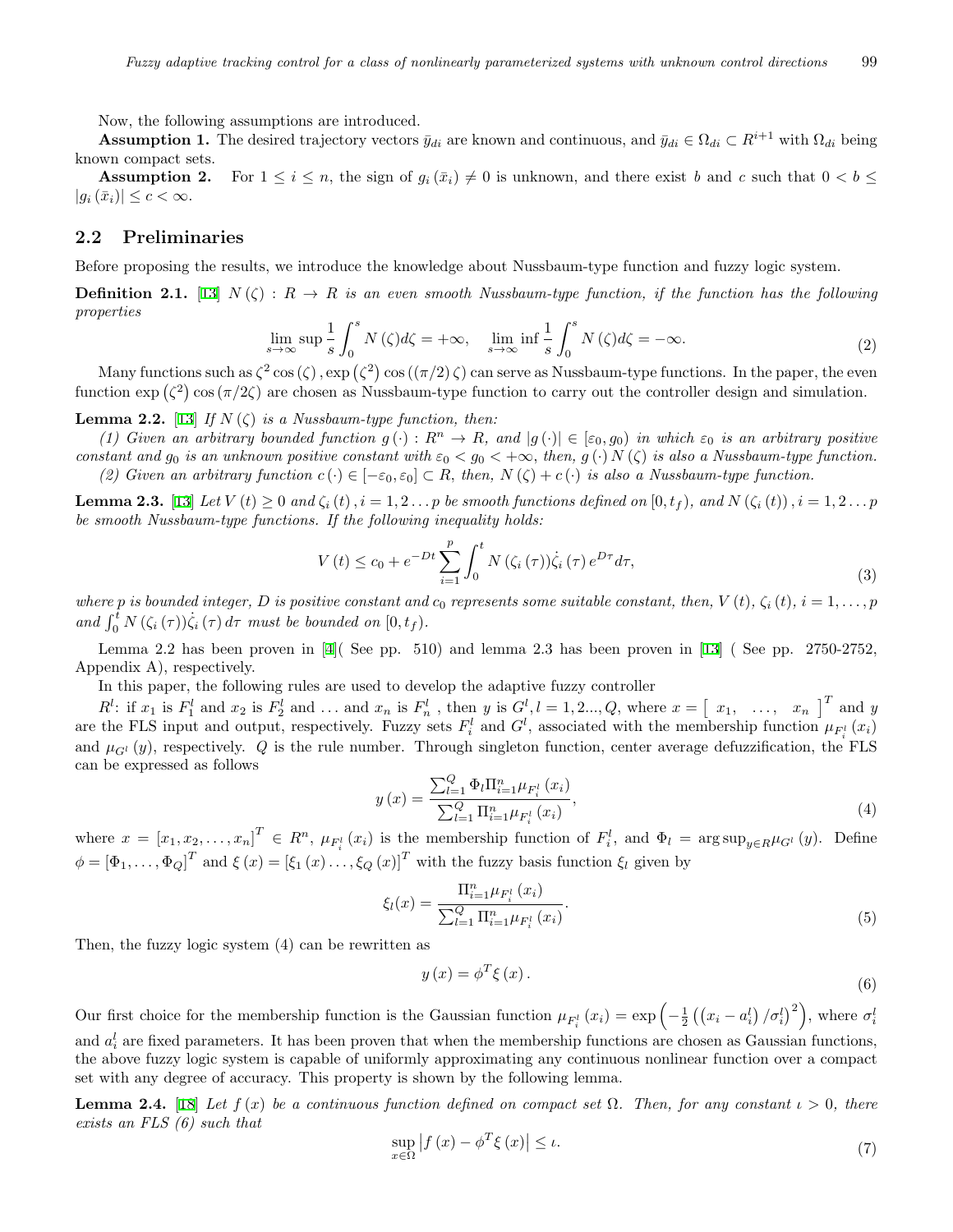## **3 Controller design**

In this section, we will use the recursive backstepping technique to develop the adaptive fuzzy tracking control laws as follows

$$
\alpha_i = N(\zeta_i) M_i, \quad \dot{\zeta}_i = e_i M_i, \quad M_i = k_i e_i + \frac{\vartheta \hat{\theta} \xi_i^T(Z_i) \xi_i(Z_i) e_i}{2\eta^2}, \tag{8}
$$

$$
\dot{\hat{\theta}} = \sum_{i=1}^{n} \vartheta \xi_i^T \left( Z_i \right) \xi_i \left( Z_i \right) e_i^2 - \sigma \hat{\theta}, \tag{9}
$$

where  $1 \leq i \leq n$ ,  $\vartheta > 0$  and  $\sigma > 0$  are designed parameters.  $\theta = \max{\{\theta_1, \ldots, \theta_n\}}$  and  $\theta_i = {\|\phi_i\|^2}$ , where  $\phi_i =$  $[\Phi_i,\ldots,\Phi_{iN}]^T$ .  $\hat{\theta}$  is the estimation of  $\theta$  and the estimation error is  $\tilde{\theta} = \hat{\theta} - \theta$ .  $e_i = x_i - \alpha_{i-1}$ ,  $\alpha_0$  is equal to  $y_d$ , and for  $i = 1, \ldots, n$ , the control gain  $k_i$  satisfy  $k_i > \frac{1}{\lambda}$  with  $\lambda$  being a positive design parameter,  $\xi_i(Z_i)$  is a fuzzy basis function vector with  $Z_i$  being the input vector. Note that when  $i = n$ ,  $\alpha_n$  is the true control input  $u(t)$ .

The *n*-step adaptive fuzzy backstepping tracking control design is based on the following change of coordinates:

$$
\begin{cases} e_1 = y - y_d, \\ e_i = x_i - \alpha_{i-1}, i = 2, \cdots, n-1. \end{cases}
$$
\n(10)

Now, we propose the following backstepping-based design procedure.

*Step 1*: Define tracking error as  $e_1 = x_1 - y_d$ . Then, its time derivative is given by

$$
\dot{e}_1 = \dot{x}_1 - \dot{y}_d = g_1(x_1)x_2 + f_1(x_1, \rho) - \dot{y}_d.
$$
\n(11)

Choose Lyapunov function candidate as

$$
V_{e_1} = \frac{1}{2}e_1^2,\tag{12}
$$

differentiating  $V_{e_1}$  and then using  $x_2 = e_2 + \alpha_1$  give that

$$
\dot{V}_{e_1} = e_1 \left( f_1 \left( x_1, \rho \right) + g_1 \left( x_1 \right) x_2 - \dot{y}_d \right) = e_1 \left( f_1 \left( x_1, \rho \right) + g_1 \left( x_1 \right) \left( e_2 + \alpha_1 \right) - \dot{y}_d \right) = g_1 \left( x_1 \right) e_1 e_2 + e_1 \left( g_1 \left( x_1 \right) \alpha_1 + F_1 \left( Z_1 \right) \right),\tag{13}
$$

where

$$
F_1(Z_1) = f_1(x_1, \rho) - \dot{y}_d,
$$
\n(14)

and  $Z_1 = [x_1, \dot{y}_d]^T \in \Omega_{Z_1} \subset R^2$  with  $\Omega_{Z_1}$  being some known compact set in  $R^2$ . Notice that  $F_1(Z_1)$  is continuous in the compact  $\Omega_{Z_1}$ , thus, the nonlinear function  $F_1(Z_1)$  can be approximated by an FLS  $\phi_1^T \xi_1(Z_1)$  such that

$$
F_1(Z_1) = \phi_1^T \xi_1(Z_1) + \delta_1(Z_1), \qquad (15)
$$

where  $\delta_1(Z_1)$  is the approximate error of the FLS.

**Remark 3.1.** In (14), the nonlinearly parameterized function  $F_1(Z_1)$  contains the variable  $x_1$  and the unknown pa*rameter vector*  $\rho$ , however,  $\rho$  *is not variable and it is an unknown constant vector, therefore, if the function*  $F_1(Z_1)$ *is continuous about the variables*  $x_1$  *and*  $y_d$  *in some known compact set*  $\Omega_{Z_1}$ *, it can be approximated by using the FLS*  $\phi_1^T \xi_1 (Z_1) + \delta_1 (Z_1)$  *with any degree of accuracy.* 

**Remark 3.2.** *In the existing result* [[29](#page-15-6)]*, without using the separation principle, an adaptive fuzzy tracking control approach is proposed for a class of SISO nonlinear systems in which the unknown continuous functions may be nonlinearly parameterized and the control directions are known. In this paper, Unlike the reference* [\[29](#page-15-6)]*, for the nth SISO nonlinear systems with nonlinear parameterization and unknown control directions which make the controller design procedure much more complex and difficult, by combining with the Nussbaum-gain technique, the effective adaptive fuzzy tracking controller with only one online adjusted parameter is designed.*

Consequently, substituting (14) and (15) into (13), we can get that

$$
\dot{V}_{e_1} = g_1(x_1) e_1 e_2 + g_1(x_1) \alpha_1 e_1 + e_1 (\phi_1^T \xi_1 (Z_1) + \delta_1 (Z_1)).
$$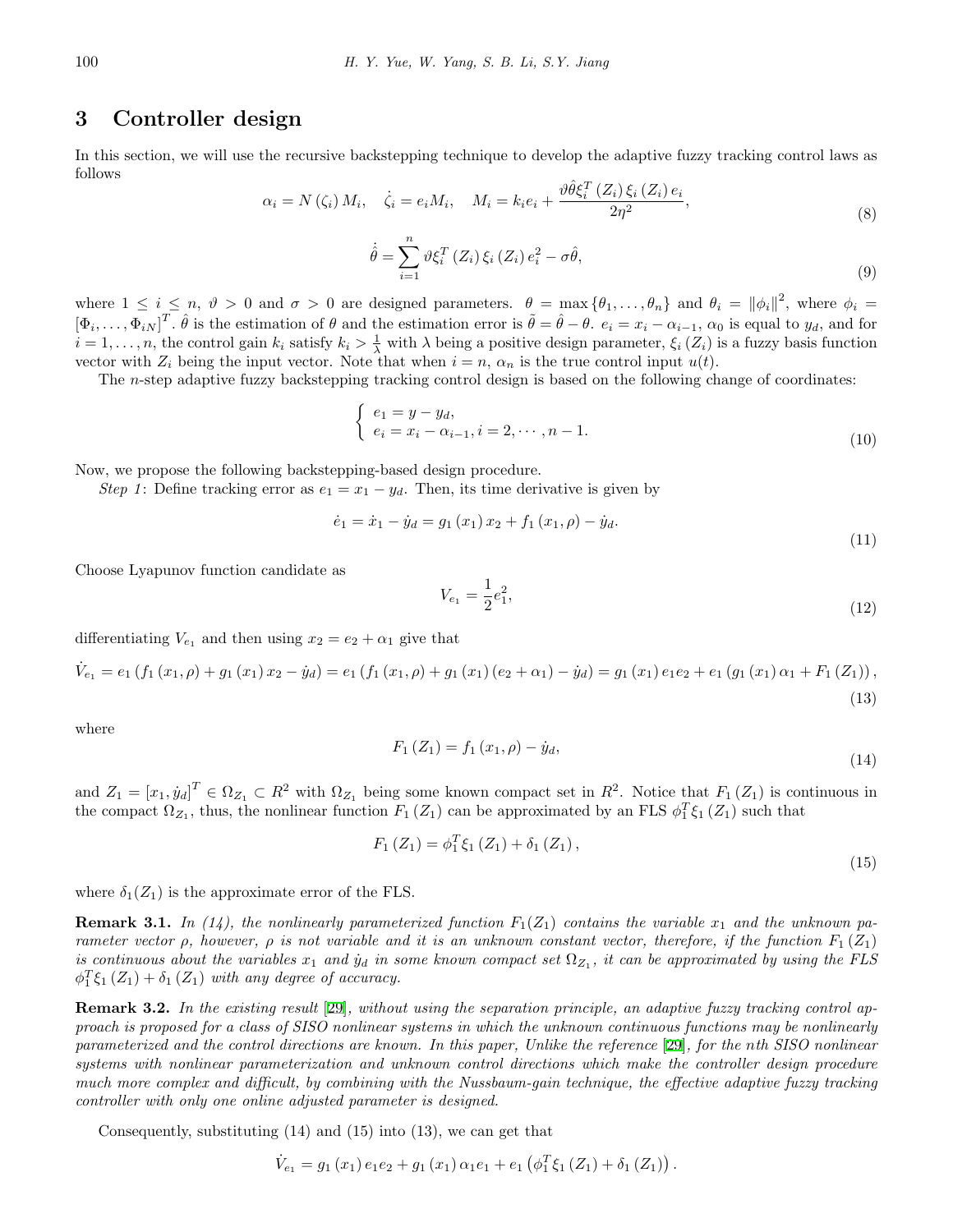(16)

For simplicity, let  $\varepsilon_1$  be the upper bound of the fuzzy approximation error  $\delta_1(Z_1)$ , according to triangle inequality yields that

$$
e_1 \phi_1^T \xi_1 \left( Z_1 \right) \le \frac{\vartheta \theta_1}{2\eta^2} \xi_1^T \left( Z_1 \right) \xi_1 \left( Z_1 \right) e_1^2 + \frac{\eta^2}{2\vartheta}, \quad e_1 \delta_1 \left( Z_1 \right) \le \frac{e_1^2}{2\lambda} + \frac{\lambda \varepsilon_1^2}{2},\tag{17}
$$

then, substituting (17) into (16) yields that

$$
\dot{V}_{e_1} \le g_1(x_1) (e_2 + \alpha_1) e_1 + \frac{\vartheta \theta_1}{2\eta^2} \xi_1^T(Z_1) \xi_1(Z_1) e_1^2 + \frac{e_1^2}{2\lambda} + d_1,
$$

where  $d_1 = \frac{\lambda \varepsilon_1^2}{2} + \frac{\eta^2}{2\vartheta}$  with  $\lambda, \eta$  and  $\vartheta$  being positive design parameters. Now, choosing the virtual control  $\alpha_1$  in (8) and substituting it into above inequality yield that

$$
\dot{V}_{e_1} \le g_1(x_1) e_2 e_1 + \left(g_1(x_1) N(\zeta_1) + 1\right) \dot{\zeta}_1 - k_1 e_1^2 - \frac{\vartheta \hat{\theta} \xi_1^T(Z_1) \xi_1(Z_1) e_1^2}{2\eta^2} + \frac{e_1^2}{2\lambda} + \frac{\vartheta \theta_1}{2\eta^2} \xi_1^T(Z_1) \xi_1(Z_1) e_1^2 + d_1,
$$
\n(18)

it follows from the definition of  $\hat{\theta}$  that

$$
-\frac{\vartheta\hat{\theta}\xi_{1}^{T}\left(Z_{1}\right)\xi_{1}\left(Z_{1}\right)e_{1}^{2}}{2\eta^{2}}+\frac{\vartheta\theta_{1}}{2\eta^{2}}\xi_{1}^{T}\left(Z_{1}\right)\xi_{1}\left(Z_{1}\right)e_{1}^{2}\leq-\frac{\vartheta\hat{\theta}\xi_{1}^{T}\left(Z_{1}\right)\xi_{1}\left(Z_{1}\right)e_{1}^{2}}{2\eta^{2}}+\frac{\vartheta\theta}{2\eta^{2}}\xi_{1}^{T}\left(Z_{1}\right)\xi_{1}\left(Z_{1}\right)e_{1}^{2}\leq-\frac{\vartheta\tilde{\theta}\xi_{1}^{T}\left(Z_{1}\right)\xi_{1}\left(Z_{1}\right)e_{1}^{2}}{2\eta^{2}},
$$

further, (18) becomes

$$
\dot{V}_{e_1} \le -\left(k_1 - \frac{1}{2\lambda}\right) e_1^2 - \frac{\vartheta \tilde{\theta}}{2\eta^2} \xi_1^T \left(Z_1\right) \xi_1 \left(Z_1\right) e_1^2 + d_1 + g_1 \left(x_1\right) e_2 e_1 + \left(g_1 \left(x_1\right) N \left(\zeta_1\right) + 1\right) \dot{\zeta}_1,
$$
\n
$$
\tag{19}
$$

where  $g_1(x_1) e_2 e_1$  will be canceled in the next step.

Step i  $(1 \le i \le n-1)$ : Considering  $e_i = x_i - \alpha_{i-1}$ , where  $\alpha_{i-1}$  defined in (10), the dynamics of  $e_i$ -subsystem is given by

$$
\dot{e}_i = \dot{x}_i - \dot{\alpha}_{i-1} = f_i\left(\bar{x}_i, \rho\right) + g_i\left(\bar{x}_i\right)x_{i+1} - W_i - \frac{\partial \alpha_{i-1}}{\partial \hat{\theta}} \dot{\hat{\theta}},
$$

where

$$
W_i = \sum_{j=1}^{i-1} \frac{\partial \alpha_{i-1}}{\partial x_j} \left( f_j \left( \bar{x}_j, \rho \right) + g_j \left( \bar{x}_j \right) x_{j+1} \right) + \frac{\partial \alpha_{i-1}}{\partial \bar{y}_{d(i-1)}} \dot{\bar{y}}_{d(i-1)}.
$$

We choose the Lyapunov function as

$$
V_{e_i} = \frac{1}{2}e_i^2.
$$

The time derivative of  $V_{e_i}$  is

$$
\dot{V}_{e_i} = e_i \dot{e}_i = e_i \left( f_i \left( \bar{x}_i, \rho \right) + g_i \left( \bar{x}_i \right) x_{i+1} - W_i - \frac{\partial \alpha_{i-1}}{\partial \hat{\theta}} \dot{\hat{\theta}} \right), \tag{20}
$$

furthermore, (20) can be rewritten as

$$
\dot{V}_{e_i} = e_i \left( g_i \left( \bar{x}_i \right) x_{i+1} + \hat{f}_i \left( \bar{Z}_i \right) \right) - g_{i-1} \left( \bar{x}_{i-1} \right) e_i e_{i-1},
$$

where  $\hat{f}_i(Z_i)$  is defined as

$$
\hat{f}_i(Z_i) = f_i(\bar{x}_i, \rho) + g_{i-1}(\bar{x}_{i-1}) e_{i-1} - W_i - \frac{\partial \alpha_{i-1}}{\partial \hat{\theta}} \dot{\hat{\theta}}_i.
$$

Next, we want to approximate  $\hat{f}_i(Z_i)$  by using the FLS, but according to (9) we know that  $\dot{\hat{\theta}}$  is a function of all state variables, hence, the term  $\frac{\partial \alpha_{i-1}}{\partial \hat{\theta}}\hat{\theta}$  cannot be dealt with directly. To compensate this term, introduce a function  $\Upsilon_i$  as follows *i−*1 *i*

$$
\Upsilon_{i} = \sum_{l=1}^{i-1} \frac{\partial \alpha_{i-1}}{\partial \hat{\theta}} \vartheta \xi_{l}^{T} (Z_{l}) \xi_{l} (Z_{l}) e_{l}^{2} - \sigma \hat{\theta} \frac{\partial \alpha_{i-1}}{\partial \hat{\theta}} - \vartheta e_{i} \sum_{l=2}^{i} (n - l + 2) \left| e_{l} \frac{\partial \alpha_{l-1}}{\partial \hat{\theta}} \right|,
$$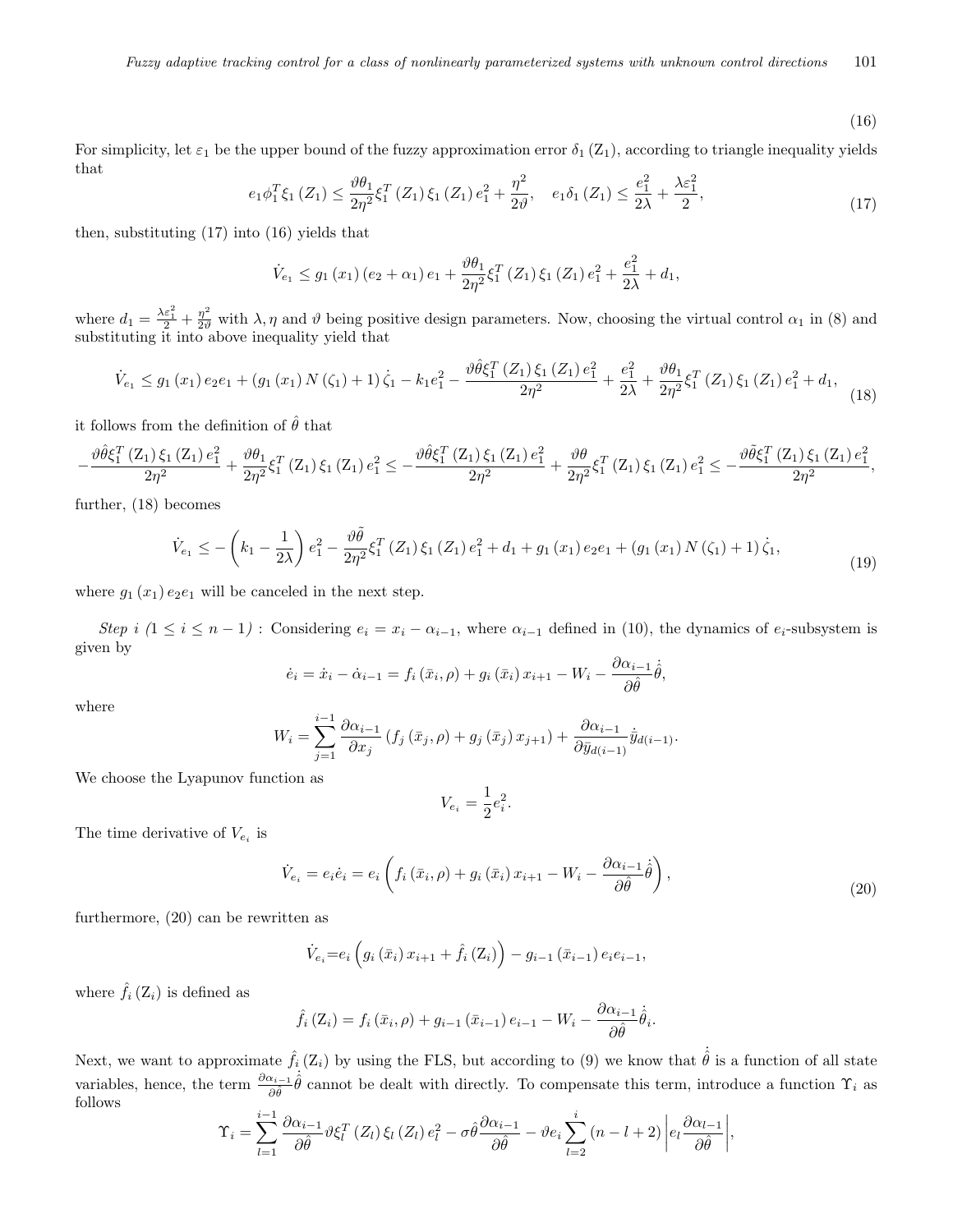(21)

then, define the function  $F_i(Z_i)$  as  $F_i(Z_i) = \hat{f}_i(Z_i) + \frac{\partial \alpha_{i-1}}{\partial \hat{\theta}} \dot{\hat{\theta}} - \Upsilon_i$ , where  $Z_i = \left[\bar{x}_i^T, \hat{\theta}, \bar{y}_{di}^T\right]^T \in \Omega_{Z_i} \subset R^{2i+2}$  with  $\Omega_{Z_i}$ being some known compact set. Similar to step 1, using the FLS to approximate  $F_i(Z_i)$  gives that

$$
F_i(Z_i) = \phi_i^T \xi_i(Z_i) + \delta_i(Z_i).
$$

Then, one gets

$$
\dot{V}_{e_i} \le g_i\left(\bar{x}_i\right) e_i x_{i+1} + e_i \left(\phi_i^T \xi_i \left(Z_i\right) + \delta_i \left(Z_i\right)\right) + e_i \left(\Upsilon_i - \frac{\partial \alpha_{i-1}}{\partial \hat{\theta}} \dot{\hat{\theta}}\right) - g_{i-1} \left(\bar{x}_{i-1}\right) e_{i-1} e_i.
$$
\n(22)

Furthermore, employing  $x_{i+1} = e_{i+1} + \alpha_i$  and the inequalities similar to (17) yields that

$$
\dot{V}_{e_i} \le g_i\left(\bar{x}_i\right) e_{i+1} e_i + g_i\left(\bar{x}_i\right) e_i \alpha_i + \frac{\vartheta \theta_i}{2\eta^2} \xi_i^T\left(Z_i\right) \xi_i\left(Z_i\right) e_i^2 + d_i + \frac{e_i^2}{2\lambda} + e_i\left(\Upsilon_i - \frac{\partial \alpha_{i-1}}{\partial \hat{\theta}} \dot{\hat{\theta}}\right) - g_{i-1}\left(\bar{x}_{i-1}\right) e_{i-1} e_i. \tag{23}
$$

where  $d_i = \frac{\lambda \varepsilon_i^2}{2} + \frac{\eta^2}{2\vartheta}$  with  $\varepsilon_i$  being the upper bound of the fuzzy approximation error  $\delta_i(Z_i)$ . In addition, we have

$$
\frac{\partial \theta_i}{\partial \eta^2} \xi_i^T(Z_i) \xi_i(Z_i) e_i^2 - \frac{\partial \hat{\theta} \xi_i^T(Z_i) \xi_i(Z_i) e_i^2}{2\eta^2} \le \frac{\partial \theta}{2\eta^2} \xi_i^T(Z_i) \xi_i(Z_i) e_i^2 - \frac{\partial \hat{\theta} \xi_i^T(Z_i) \xi_i(Z_i) e_i^2}{2\eta^2} \le -\frac{\partial \tilde{\theta} \xi_i^T(Z_i) \xi_i(Z_i) e_i^2}{2\eta^2}.
$$
\n(24)

then, substituting  $(8)$ ,  $(24)$  into  $(23)$  gives that

$$
\dot{V}_{e_i} \leq g_i\left(\bar{x}_i\right) e_{i+1} e_i + \left(g_i\left(\bar{x}_i\right) N\left(\zeta_i\right) + 1\right) \dot{\zeta}_i - \frac{\vartheta \tilde{\theta}}{2\eta^2} \xi_i^T\left(Z_i\right) \xi_i\left(Z_i\right) e_i^2 + e_i \left(\Upsilon_i - \frac{\partial \alpha_{i-1}}{\partial \hat{\theta}} \dot{\theta}\right) + d_i - \left(k_i - \frac{1}{2\lambda}\right) e_i^2 - g_{i-1}\left(\bar{x}_{i-1}\right) e_{i-1} e_i,\tag{25}
$$

**Remark 3.3.** *The existence of the unknown control directions problem makes it become much more complex to construct the controller with only one parameter, in this scheme, the term*  $\frac{\partial \alpha_{i-1}}{\partial \hat{\theta}}\hat{\theta}$  *cannot be dealt with directly. To compensate this term, we add the terms* Υ*<sup>i</sup> to counteract the effect of this term on the stability of closed-loop systems.*

*Step n*: In this step, the true control  $u(t)$  will be constructed. Considering  $e_n = x_n - \alpha_{n-1}$ , the dynamics of  $e_n$ -subsystem is given by

$$
\dot{e}_n = \dot{x}_n - \dot{\alpha}_{n-1} = f_n(\bar{x}_n, \rho) + g_n(\bar{x}_n) u(t) - W_n - \frac{\partial \alpha_{n-1}}{\partial \hat{\theta}} \dot{\hat{\theta}},
$$
\n(26)

where  $W_n = \sum_{j=1}^{n-1}$  $\frac{\partial \alpha_{n-1}}{\partial x_j} (f_j(\bar{x}_j,\rho) + g_j(\bar{x}_j)x_{j+1}) + \frac{\partial \alpha_{n-1}}{\partial \bar{y}_{d(n-1)}} \dot{\bar{y}}_{d(n-1)}$ . Then, choose the following Lyapunov function as

$$
V_{e_n} = \frac{1}{2}e_n^2.
$$
\n(27)

Differentiating *V<sup>e</sup><sup>n</sup>* yields that

$$
\dot{V}_{e_n} = e_n \left( f_n \left( \bar{x}_n, \rho \right) + g_n \left( \bar{x}_n \right) u(t) - W_n - \frac{\partial \alpha_{n-1}}{\partial \hat{\theta}} \dot{\hat{\theta}} \right). \tag{28}
$$

Similar to step *i*, (28) can be written as

$$
\dot{V}_{e_n} \le g_n(\bar{x}_n) e_n u + e_n F_n(Z_n) - g_{n-1}(\bar{x}_{n-1}) e_{n-1} e_n,
$$
\n(29)

where  $\bar{Z}_n = \left[\bar{x}_n^T, \hat{\theta}, \bar{y}_{dn}^T\right]^T \in \Omega_{Z_n} \subset R^{2n+2}$  with  $\Omega_{Z_n}$  being some known compact set and  $F_n(Z_n)$  is defined as

$$
F_n(Z_n) = f_n(\bar{x}_n, \rho) + g_{n-1}(\bar{x}_{n-1}) e_{n-1} - W_n - \Upsilon_n,
$$

therefore, an FLS is utilized to approximate the unknown function  $F_n(Z_n)$  such that

$$
F_n(Z_n) = \phi_n^T \xi_n(Z_n) + \delta_n(Z_n).
$$

Then, combining the above formula with (29) and applying the inequalities similar to (17), we have

$$
\dot{V}_{e_n} \leq g_n(\bar{x}_n) e_n u(t) - g_{n-1}(\bar{x}_{n-1}) e_{n-1} e_n + \frac{\vartheta \theta_n}{2\eta^2} \xi_n^T(Z_n) \xi_n(Z_n) e_n^2 + d_n + \frac{e_n^2}{2\lambda} + e_n \left(\Upsilon_n - \frac{\partial \alpha_{n-1}}{\partial \hat{\theta}} \dot{\hat{\theta}}\right),
$$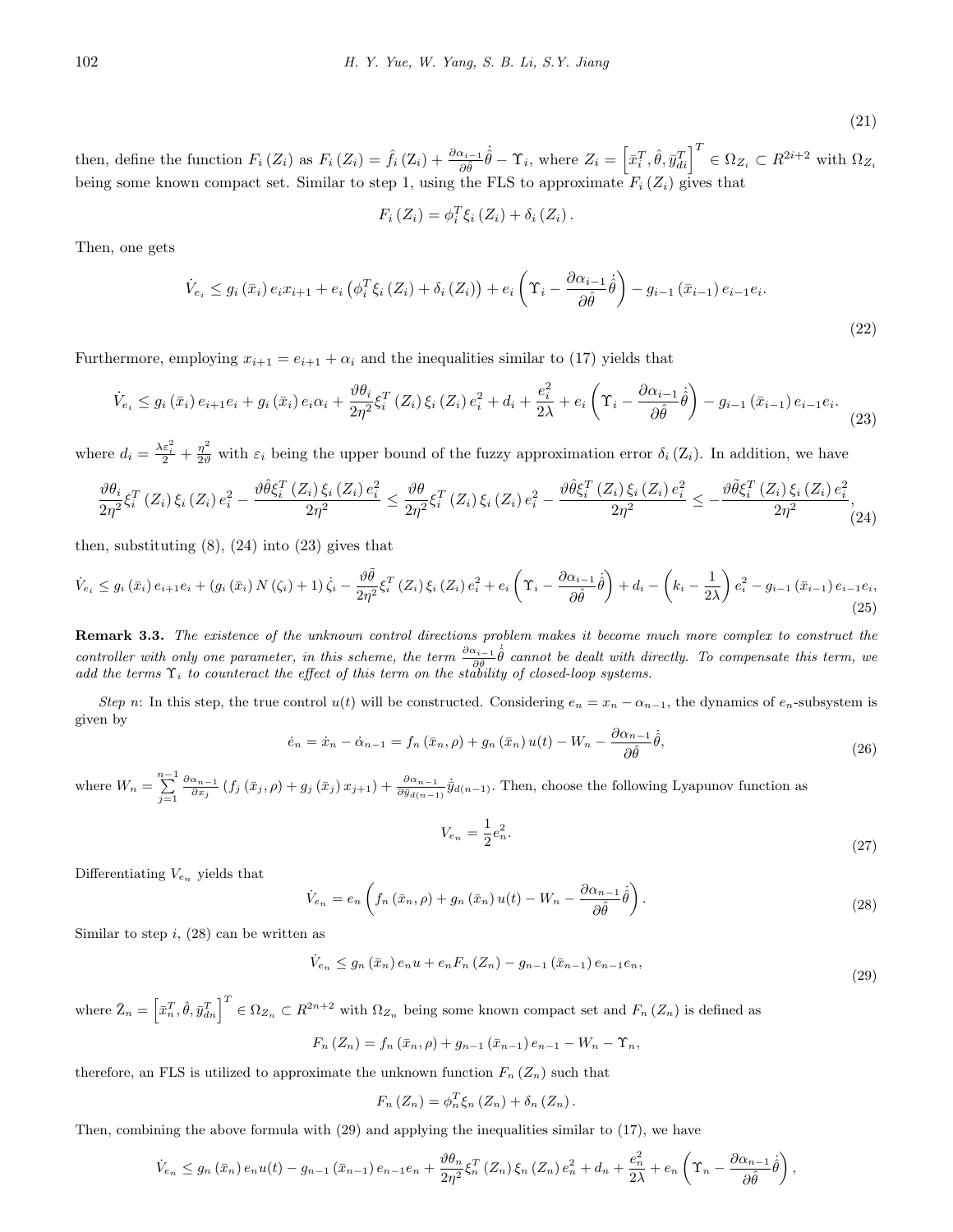(30)

where  $d_n = \frac{\lambda \varepsilon_n^2}{2} + \frac{\eta^2}{2\vartheta}$  with  $\varepsilon_n$  being the upper bound of the fuzzy approximation error  $\delta_n(Z_n)$ . Now, choosing the controller defined in (8) produces that

$$
\dot{V}_{e_n} \le (g_n(\bar{x}_n) N(\zeta_n) + 1) \dot{\zeta}_n + d_n - \left( k_n - \frac{1}{2\lambda} \right) e_n^2 - \frac{\vartheta \tilde{\theta}}{2\eta^2} \xi_n^T(Z_n) \xi_n(Z_n) e_n^2 + e_n \left( \Upsilon_n - \frac{\partial \alpha_{n-1}}{\partial \hat{\theta}} \dot{\hat{\theta}} \right) - g_{n-1}(\bar{x}_{n-1}) e_{n-1} e_n. \tag{31}
$$

Finally, the Lyapunov function candidate is chosen as

$$
V(t) = \sum_{j=1}^{n} V_{e_j} + \frac{\tilde{\theta}^2}{4\eta^2},
$$
\n(32)

the derivative of  $V(t)$  along time is given by

$$
\dot{V}(t) \leq \sum_{j=1}^{n} (g_j(\bar{x}_j) N(\zeta_j) + 1) \dot{\zeta}_j + \sum_{j=1}^{n} d_j - \sum_{j=1}^{n} \left( k_j - \frac{1}{2\lambda} \right) e_j^2 + \sum_{j=2}^{n} e_j \left( \Upsilon_j - \frac{\partial \alpha_{j-1}}{\partial \hat{\theta}} \dot{\hat{\theta}} \right) + \frac{1}{2\eta^2} \tilde{\theta} \left( \dot{\hat{\theta}} - \sum_{j=1}^{n} \xi_j^T(Z_j) \xi_j(Z_j) e_j^2 \right).
$$
\n(33)

Applying the parameter adaptive law defined in (9) and substituting it into (33) give that

$$
\dot{V}(t) \leq -\sum_{j=1}^{n} \left(k_j - \frac{1}{2\lambda}\right) e_j^2 - \frac{\sigma \tilde{\theta}}{2\eta^2} \hat{\theta} + \sum_{j=1}^{n} \left(g_j\left(\bar{x}_j\right) N\left(\zeta_j\right) + 1\right) \dot{\zeta}_j + \sum_{j=2}^{n} \left(\Upsilon_j - \frac{\partial \alpha_{j-1}}{\partial \hat{\theta}} \dot{\hat{\theta}}\right) e_j + \sum_{j=1}^{n} d_j. \tag{34}
$$

Now, we will give the following theorem.

**Theorem 3.4.** *Consider the closed-loop system (1) under assumptions 1-2. Then, under the action of the adaptive fuzzy control* laws (8) and the adaptive law (9) with bounded initial conditions  $\hat{\theta}(t_0) > 0$  and  $\zeta_i(t_0)$ , for  $1 \leq i \leq n$ , the following properties *are guaranteed:*

*(i) All the signals in the closed-loop system are bounded.*

*(ii) The error signals, in the mean square sense, eventually converge to the following small neighborhood of the origin*

$$
\Xi_{\chi} := \left\{ e \in R^n | e_{r\chi} \le \frac{C}{k - \frac{1}{2\lambda}} \right\}
$$

*where*  $e = [e_1, \ldots e_n]^T$  *and*  $e_{r\chi} = \frac{1}{t} \int_0^t ||e(\tau)||^2 d\tau$ .

*Proof.* Now, considering the Lyapunov function candidate defined in (32), and then, combining (34) with the following inequality

$$
-\frac{\sigma\tilde{\theta}\hat{\theta}}{2\eta^2} \le -\frac{\sigma\tilde{\theta}^2}{4\eta^2} + \frac{\sigma\theta^2}{4\eta^2},\tag{35}
$$

we can obtain

$$
\dot{V} \leq -\sum_{j=1}^{n} \left( k_j - \frac{1}{2\lambda} \right) e_j^2 - \frac{\sigma \tilde{\theta}^2}{4\eta^2} + C + \sum_{j=1}^{n} \left( g_j \left( \bar{x}_j \right) N \left( \zeta_j \right) + 1 \right) \dot{\zeta}_j + \sum_{j=2}^{n} e_j \left( \Upsilon_j - \frac{\partial \alpha_{j-1}}{\partial \hat{\theta}} \dot{\hat{\theta}} \right),\tag{36}
$$

where  $C = \frac{\sigma \theta^2}{4\eta^2} + \sum_{j=1}^n d_j$ . In the following, it will be shown that the last term in (36) is non-positive. With the definitions of  $\dot{\hat{\theta}}$ and  $\Upsilon_j$ , we have

$$
\sum_{j=2}^{n} e_j \Upsilon_j - \sum_{j=2}^{n} e_j \frac{\partial \alpha_{j-1}}{\partial \hat{\theta}} \dot{\theta} = \sum_{j=2}^{n} e_j \Upsilon_j - \sum_{j=2}^{n} e_j \frac{\partial \alpha_{j-1}}{\partial \hat{\theta}} \left( \sum_{l=1}^{j-1} \vartheta \xi_l^T \xi_l e_l^2 + \sum_{l=j}^{n} \vartheta \xi_l^T (\overline{Z}_l) \xi_l (\overline{Z}_l) e_l^2 - \sigma \hat{\theta} \right)
$$
  
= 
$$
- \sum_{j=2}^{n} \vartheta e_j^2 \sum_{l=2}^{j} (n-l+2) \left| e_l \frac{\partial \alpha_{l-1}}{\partial \hat{\theta}} \right| - \sum_{j=2}^{n} e_j \frac{\partial \alpha_{j-1}}{\partial \hat{\theta}} \left( \sum_{l=j}^{n} \vartheta \xi_l^T (\overline{Z}_l) \xi_l (\overline{Z}_l) e_l^2 \right).
$$
(37)

Then, similar to [[1\]](#page-14-9) (see p.1533), by rearranging the sequence and using the fact  $0 < \xi_l^T \xi_l \le 1$  for all *l*, we have

$$
-\sum_{j=2}^n e_j \frac{\partial \alpha_{j-1}}{\partial \hat{\theta}} \left( \sum_{l=j}^n \vartheta \xi_l^T \left( \bar{Z}_l \right) \xi_l \left( \bar{Z}_l \right) e_l^2 \right) \leq \sum_{j=2}^n \vartheta e_j^2 \left( \sum_{l=2}^j \left| e_l \frac{\partial \alpha_{l-1}}{\partial \hat{\theta}} \right| \right),
$$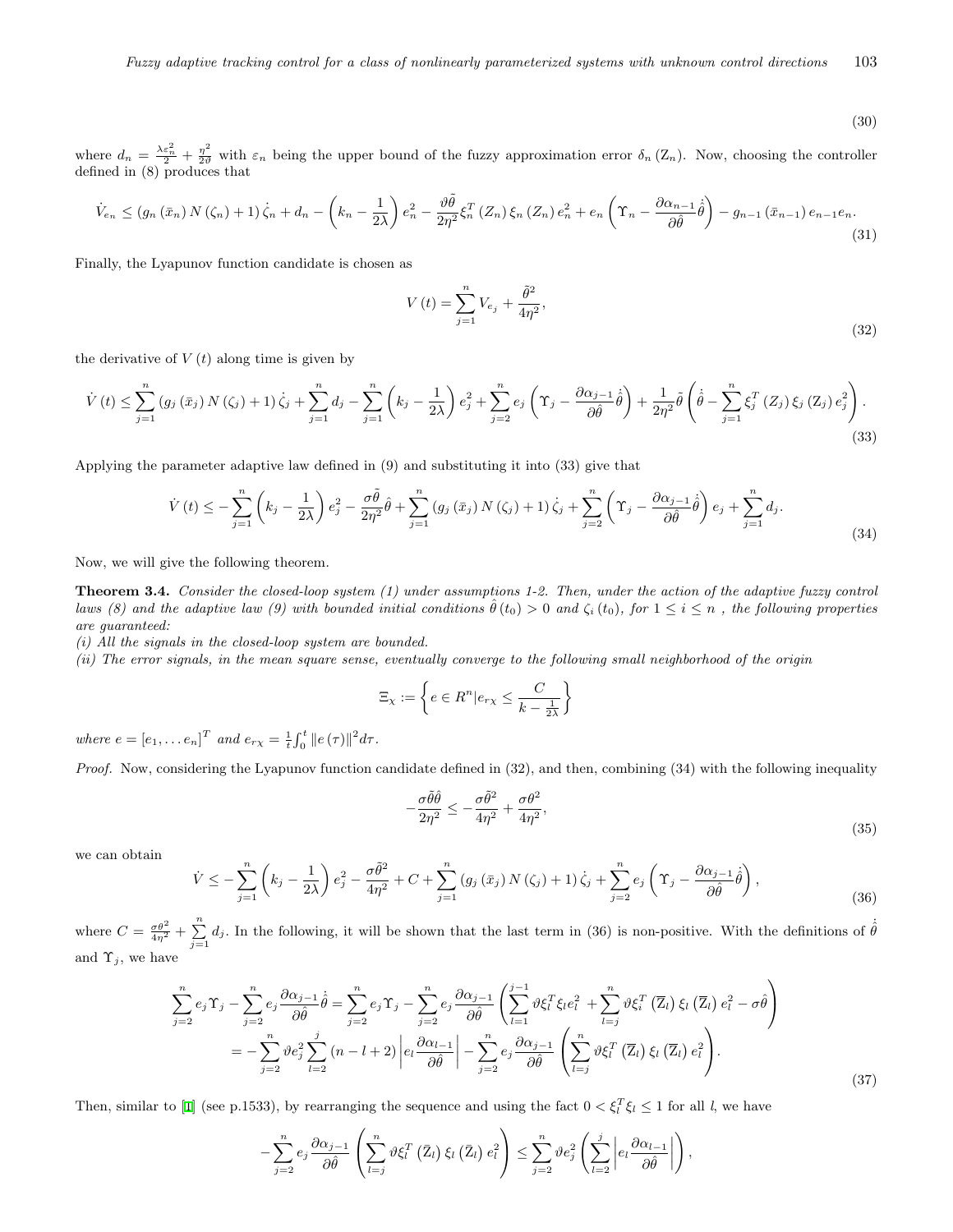consequently, considering  $n \geq l$  and  $l \geq 2$ , one can get

$$
\sum_{j=2}^{n} e_j \Upsilon_j - \sum_{j=2}^{n} e_j \frac{\partial \alpha_{j-1}}{\partial \hat{\theta}} \dot{\hat{\theta}} \leq -\sum_{j=2}^{n} \vartheta e_j^2 \sum_{l=2}^{j} (n-l+2) \left| e_l \frac{\partial \alpha_{l-1}}{\partial \hat{\theta}} \right| + \sum_{j=2}^{n} \vartheta e_j^2 \left( \sum_{l=2}^{j} \left| e_l \frac{\partial \alpha_{l-1}}{\partial \hat{\theta}} \right| \right) \leq 0,
$$

which implies that the last term in  $(36)$  is non-positive. Thus,  $(36)$  can be rewritten as

$$
\dot{V} \leq \sum_{j=1}^{n} \left( g_j \left( \bar{x}_j \right) N \left( \zeta_j \right) + 1 \right) \dot{\zeta}_j - \sum_{j=1}^{n} \left( k_j - \frac{1}{2\lambda} \right) e_j^2 - \frac{\sigma \tilde{\theta}^2}{4\eta^2} + C,
$$
\n(39)

where  $k_j$  satisfy  $k_j > \frac{1}{\lambda}$ , for  $j = 1, ..., n$ , so we can deduce  $k_j - \frac{1}{2\lambda} > 0$ . Let  $\psi = \min(k_1 - 1/(2\lambda), ..., k_n - 1/(2\lambda), \sigma)$ . From (39) we have

$$
\dot{V} \le -\psi V + \sum_{j=1}^{n} (g_j(\bar{x}_j) N(\zeta_j) + 1) \dot{\zeta}_j + C,
$$
\n(40)

multiplying both side by  $e^{\psi t}$ , (40) can be expressed as

$$
\frac{dV(t)e^{\psi t}}{dt} \le Ce^{\psi t} + e^{\psi t} \sum_{j=1}^{n} \left(g_j\left(\bar{x}_j\right) N\left(\zeta_j\right) + 1\right) \dot{\zeta}_j. \tag{41}
$$

Integrating  $(41)$  over  $[0, t)$  shows that

$$
0 \le V(t) \le \frac{C}{\psi} + \left[ V(0) - \frac{C}{\psi} \right] e^{-\psi t} + e^{-\psi t} \sum_{j=1}^{n} \int_{0}^{t} \left( g_j\left(\bar{x}_j\right) N\left(\zeta_j\right) + 1 \right) \dot{\zeta}_j e^{\psi \tau} d\tau. \tag{42}
$$

Note that  $0 < e^{-\psi t} < 1$ , we have  $\left[ V(0) - \frac{C}{\psi} \right] e^{-\psi t} \le V(0)$ . Then, (42) becomes

$$
0 \le V(t) \le \frac{C}{\psi} + V(0) + \int_0^t e^{-\psi t} \sum_{j=1}^n (g_j(\bar{x}_j) N(\zeta_j) + 1) \dot{\zeta}_j e^{\psi \tau} d\tau.
$$
\n(43)

From assumption 2, we know that  $g_j(\bar{x}_j)$  is a bounded function. With the help of Lemma 2.2, it can be known that  $g_j(\bar{x}_j) N(\zeta_j)$ + 1,  $j = 1, ..., n$  is a Nussbaum-type function. Using Lemma 2.3, it can easily conclude that  $V(t)$ ,  $\zeta_j(t)$  and  $\int_0^t (g_j(\bar{x}_j) N(\zeta_j) + 1) \dot{\zeta}_j$  $d\tau$ ,  $1 \leq j \leq n$  must be bounded on  $[0, t_j)$ . Further, in consideration of the continuous of  $N(\zeta_j)$  and the boundedness of  $\zeta_j$ , we can get that *N* ( $\zeta_j$ ) is also bounded. In the following, according to the definition of *V* (*t*), boundedness of  $e_j$ ,  $j = 1, \ldots, n$  and  $\hat{\theta}$ on  $[0, t_f)$  is obtained. Moreover,  $\tilde{\theta}$  is bounded as  $\theta$  is a constant. Then, it follows from  $e_1 = x_1 - y_d$  and the boundedness of  $y_d$ that  $x_1$  is also bounded. Using (9) with  $i = 1$ , and noting that  $N(\zeta_1)$ ,  $e_1$ ,  $\hat{\theta}$  and  $\xi_1(Z_1)$  are all bounded, we can conclude that *α*<sub>1</sub> and *M*<sub>1</sub> are bounded. Consequently, it follows from  $e_2 = x_2 - \alpha_1$  that  $x_2$  is bounded for  $t \in [0, t_f)$ . Following the same way,  $\alpha_{j-1}$ , *u* and  $x_j$ ,  $j = 3, \ldots, n$  can be proven to be bounded on [0, *t<sub>f</sub>*). Thus, all the signals in the closed-loop system are bounded on  $[0, t_f)$ . Therefore, no finite-time escape phenomenon may happen at  $t_f = \infty$ .

(ii) According to (39) and  $-\frac{\sigma \tilde{\theta}^2}{4\eta^2} < 0$ , we can deduce

$$
\dot{V}(t) \leq -\sum_{j=1}^{n} \left( k_j - \frac{1}{2\lambda} \right) e_j^2 + C + \sum_{j=1}^{n} \left( g_j \left( \bar{x}_j \right) N \left( \zeta_j \right) + 1 \right) \dot{\zeta}_j.
$$
\n(44)

Integrating (44) from 0 to *t* gives that

$$
\frac{1}{t}\left(V\left(t\right)-V\left(0\right)\right) \leq -\frac{1}{t}\sum_{j=1}^{n}\left(k_{j}-\frac{1}{2\lambda}\right)\int_{0}^{t}e_{j}^{2}\left(\tau\right)d\tau + \frac{1}{t}\int_{0}^{t}\sum_{j=1}^{n}\left(g_{j}\left(\bar{x}_{j}\right)N\left(\zeta_{j}\left(\tau\right)\right)+1\right)\dot{\zeta}_{j}\left(\tau\right)d\tau + C,
$$

defining  $k = \min[k_1, \ldots, k_n]$ , we have

$$
e_{r\chi} = \frac{1}{t} \int_0^t \|e(\tau)\|^2 d\tau \le \frac{\frac{V(0)}{t} + \frac{1}{t} \int_0^t \sum_{j=1}^n (g_j(\bar{x}_j) N(\zeta_j(\tau)) + 1) \dot{\zeta}_j(\tau) d\tau}{k - 1/(2\lambda)} + \frac{C}{k - 1/(2\lambda)}.
$$
\n(45)

(38)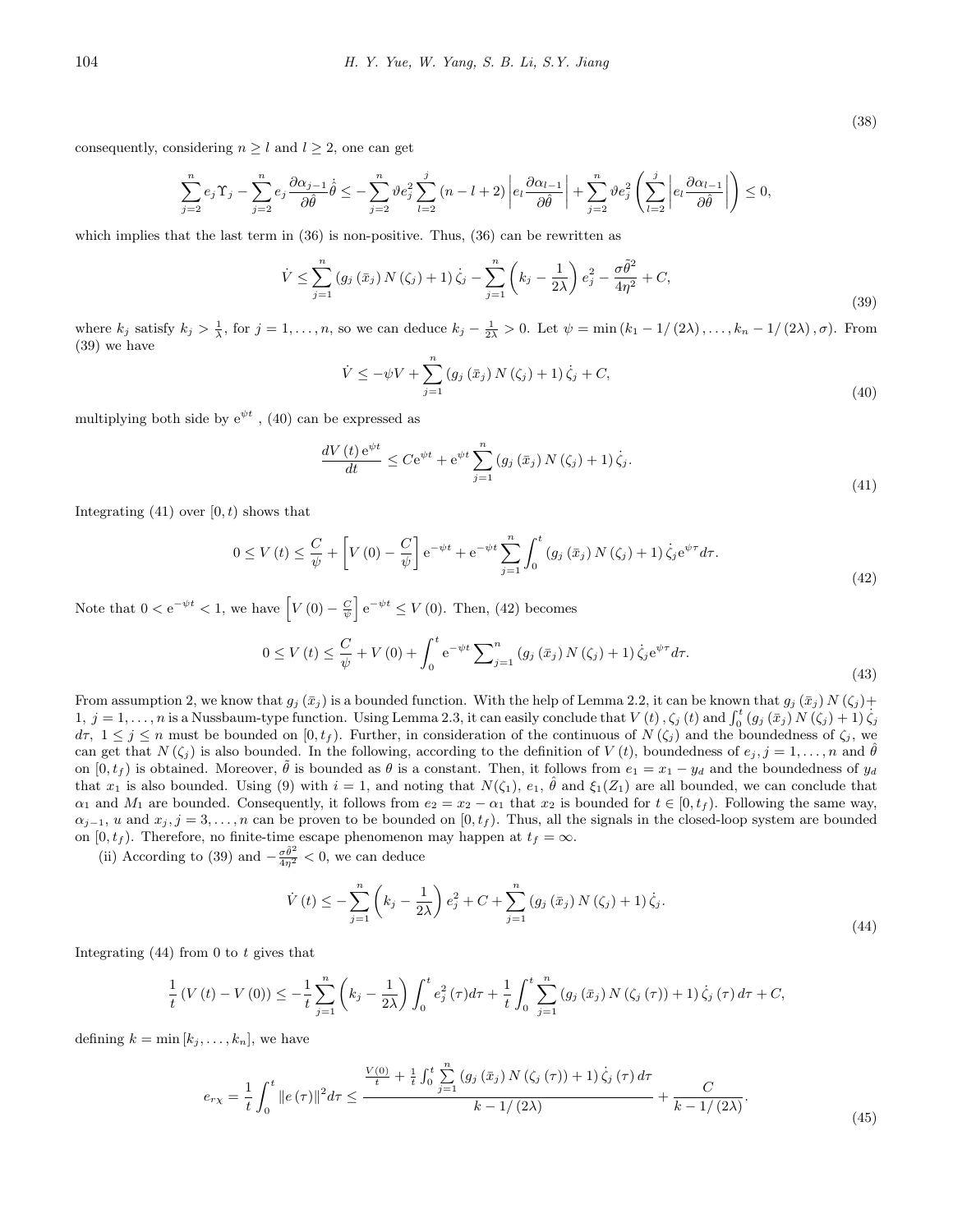according to the result of (i), we know that  $\int_0^t \sum_{j=1}^n (g_j(\bar{x}_j) N(\zeta_j(\tau)) + 1) \dot{\zeta}_j(\tau) d\tau$  is bounded. Without loss of generality, we assume that  $\Delta$  is the upper bound of  $\int_0^t \sum_{j=1}^n (g_j(\bar{x}_j) N(\zeta_j(\tau)) + 1) \dot{\zeta}_j(\tau) d\tau$ . Then, from (45), we can get

$$
e_{r\chi} = \frac{1}{t} \int_0^t \|e(\tau)\|^2 d\tau \le \frac{\frac{V(0)}{t} + \frac{\Delta}{t} + C}{k - \frac{1}{2\lambda}}.
$$
\n(46)

Because no finite-time escape phenomenon may happen, we can get

$$
\lim_{t \to +\infty} \frac{\frac{V_n(0)}{t} + \frac{\Delta}{t} + C}{k - \frac{1}{2\lambda}} = \frac{C}{k - \frac{1}{2\lambda}},\tag{47}
$$

which means that *e* eventually converges to the following set:

$$
\Xi_{\chi} := \left\{ e \in R^n \left| e_{r\chi} \le \frac{C}{k - \frac{1}{2\lambda}} \right. \right\}.
$$
\n(48)

This completes the proof of Theorem 3.4.

 $\Box$ 

# **4 Simulation**

In this section, three numerical simulation examples are given to demonstrate the effectiveness of the proposed control method. In Examples 4.1 and 4.2, the systems with unknown nonlinearly parameterized functions are investigated. And, in Example 4.3, the Brusselator model in dimensionless form is considered.

**Example 4.1.** *Consider the following nonlinearly parameterized system:*

$$
\begin{cases}\n\dot{x}_1 = (2 + \cos(0.1x_1)) x_2 + \rho_1^{x_1}, \\
\dot{x}_2 = (2.5 + \cos(x_1x_2)) u(t) + \ln(1 + (\rho_2x_2)^2), \\
y = x_1,\n\end{cases}
$$
\n(49)

*In the simulation,*  $\rho_1 = 0.1$ ,  $\rho_2 = 0.1$ , the Nussbaum function is chosen as  $N(\zeta) = \exp(\zeta^2) \cos(0.5\pi\zeta)$  and the initial states *are chosen as*  $x_1(0) = 0$ ,  $x_2(0) = 0$ ,  $\hat{\theta}(0) = 0$ ,  $\zeta_1(0) = 0$  and  $\zeta_2(0) = 0.5$ . The simulation objective is to apply the developed *adaptive fuzzy controller such that the boundedness of all the signals in the closed-loop system is guaranteed and the system output* y *follows the reference signal*  $y_d$  to a small neighborhood of zero where  $y_d = 0.5 \sin t + 0.5 \sin(0.5t)$ . The virtual controller, the *true controller and the parameter adaptive laws are chosen as*

$$
\alpha_1 = N(\zeta_1) M_1, \quad \dot{\zeta}_1 = e_1 M_1, \quad M_1 = k_1 e_1 + \frac{\vartheta \hat{\theta} \xi_1^T(Z_1) \xi_1(Z_1) e_1}{2\eta^2},\tag{50}
$$

$$
u(t) = N(\zeta_2) M_2, \quad \dot{\zeta}_2 = e_2 M_2, \quad M_2 = k_2 e_2 + \frac{\vartheta \hat{\theta} \xi_2^T(Z_2) \xi_2(Z_2) e_2}{2\eta^2}, \tag{51}
$$

$$
\dot{\hat{\theta}} = \sum_{i=1}^{2} \vartheta \xi_i^T \left( Z_i \right) \xi_i \left( Z_i \right) e_i^2 - \sigma \hat{\theta}, \tag{52}
$$

*select the design parameters as*  $\eta = 10$ ,  $\sigma = 0.001$ ,  $\vartheta = 0.8$ ,  $k_1 = 1$  and  $k_2 = 0.3$ .

*The simulation results are shown by Figures 1-6. From Figure 1 and Figure 2, it can be seen that good tracking performance is obtained. The boundedness of <i>u* and  $x_2$  are illustrated in Figures 3-4, respectively. Adaptive parameter  $\hat{\theta}$  is also bounded by *Figure 5. We can deduce that parameters ζ*<sup>1</sup> *and ζ*<sup>2</sup> *are also bounded from Figure 6.*

**Example 4.2.** *Consider the following nonlinearly parameterized system:*

$$
\begin{cases} \n\dot{x}_1 = 1 - 3x_1^{\rho_1} + x_1^2 x_2, \\ \n\dot{x}_2 = 2x_1^{\rho_2} + x_2^{\rho_2} + (1.5 - \sin(x_1))u(t). \n\end{cases} \tag{53}
$$

*In the simulation, we assume that*  $x_1 \neq 0$ ,  $\rho_1 = \rho_2 = 3$ . The Nussbaum function is chosen as  $N(\zeta) = \exp(\zeta^2) \cos(0.5\pi\zeta)$ *and the initial states are chosen as*  $x_1(0) = 0.8$ ,  $x_2(0) = 1$ ,  $\hat{\theta}(0) = 0$ ,  $\zeta_1(0) = 0$  and  $\zeta_2(0) = 0$ . The reference signal is  $y_d = 0.6 + 0.2 \cos(0.6t)$ . The controller and the parameter adaptive laws are chosen as

$$
\alpha_1 = N(\zeta_1) M_1, \quad \dot{\zeta}_1 = e_1 M_1, \quad M_1 = k_1 e_1 + \frac{\vartheta \hat{\theta} \xi_1^T(Z_1) \xi_1(Z_1) e_1}{2\eta^2},
$$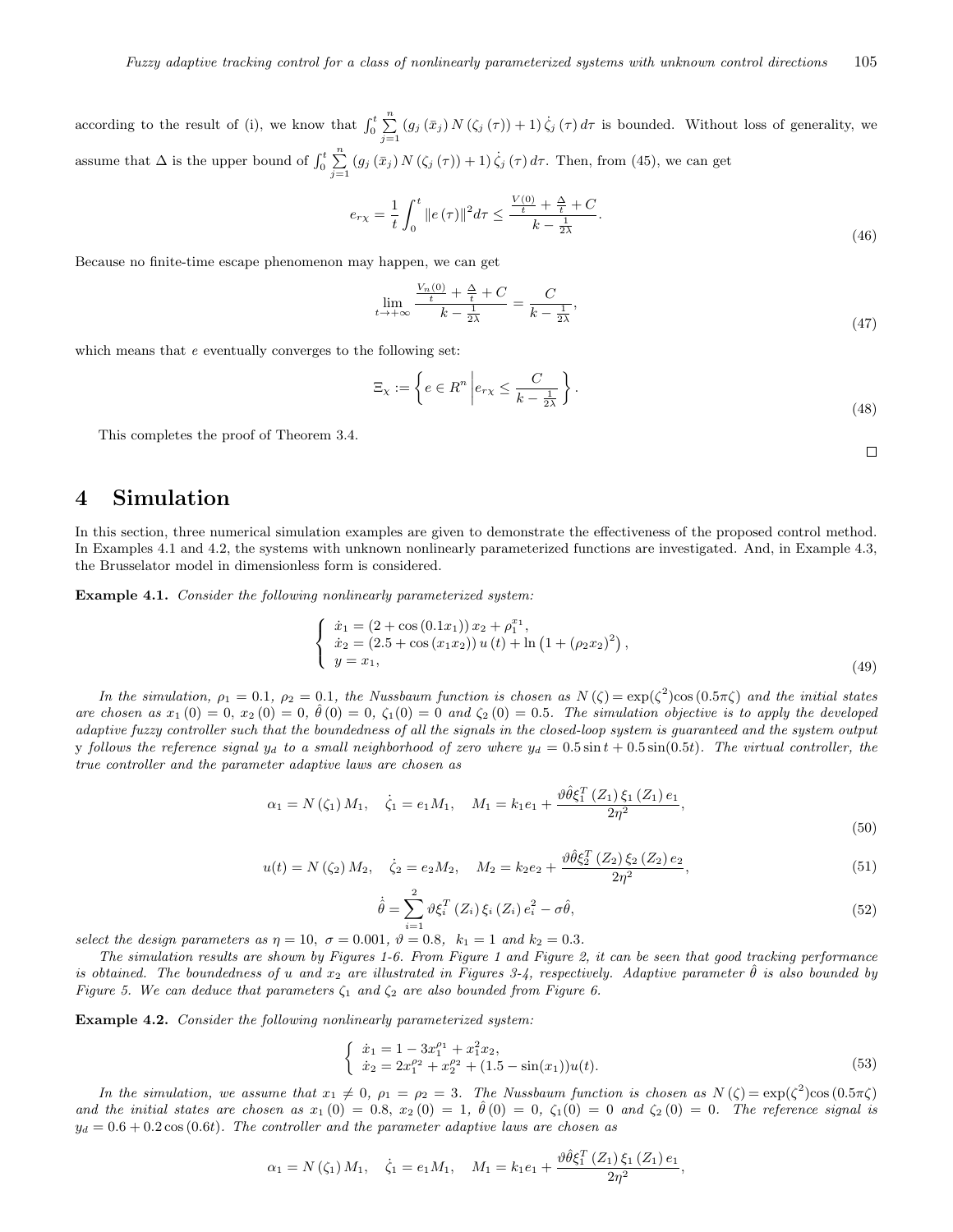

Figure 1: The output *y* and the reference signal *y<sup>d</sup>* (dashed line).



Figure 2: The tracking error *e*1.

(54)

$$
u(t) = N(\zeta_2) M_2, \quad \dot{\zeta}_2 = e_2 M_2, \quad M_2 = k_2 e_2 + \frac{\vartheta \hat{\theta} \xi_2^T(Z_2) \xi_2(Z_2) e_2}{2\eta^2}, \tag{55}
$$

$$
\dot{\hat{\theta}} = \sum_{i=1}^{2} \vartheta \xi_i^T \left( Z_i \right) \xi_i \left( Z_i \right) e_i^2 - \sigma \hat{\theta},\tag{56}
$$

*select the design parameters as*  $\eta = 0.1$ ,  $\sigma = 0.001$ ,  $\vartheta = 1$ ,  $k_1 == k_2 = 15$ . The simulation results are shown by figures 7-12. *Apparently, the simulation results show that under the action of the suggested controller, a good tracking performance has been achieved.*

**Example 4.3.** *The Brusselator model is considered in this section:*

$$
\begin{cases} \n\dot{x}_1 = \rho_1 - (\rho_2 + 1)x_1 + x_1^2 x_2, \\ \n\dot{x}_2 = \rho_2 x_1 - x_1^2 x_2, \n\end{cases} \n\tag{57}
$$

*where*  $x_1$  and  $x_2$  denote the concentrations of the reaction intermediates:  $\rho_1, \rho_2 > 0$  are parameters describing the (constant) *supply of "reservoir" chemicals. The Brusselator model is a simplified model describing a certain set of chemical reactions. As a simplified model depicting chemical reactions, the Brusselator model is derived from partial differential equations after a series of approximations. Thus, there must exist modelling errors and other types of unknown nonlinearities in the practical chemical reactions. The controller Brusselator which is considered in [\[25\]](#page-15-18) is assumed as* 

$$
\begin{cases}\n\dot{x}_1 = \rho_1 - (\rho_2 + 1)x_1 + x_1^2 x_2, \\
\dot{x}_2 = \rho_2 x_1 - x_1^2 x_2 + (2 + \cos(x_1)) u, \\
y = x_1,\n\end{cases}
$$
\n(58)

the nonlinearities  $f_1(x_1, \rho) = \rho_1 - (\rho_2 + 1)x_1$ ,  $f_2(\bar{x}_2, \rho) = \rho_2 x_1$ ,  $g_1(x_1) = x_1^2$ ,  $g_2(\bar{x}_2) = 2 + \cos(x_1)$  are assumed unknown functions. *In the simulation, we assume that*  $x_1 \neq 0$ ,  $\rho_1 = 1$ ,  $\rho_2 = 3$ . The Nussbaum function is chosen as  $N(\zeta) = \exp(\zeta^2) \cos(0.5\pi\zeta)$ *and the initial states are chosen as*  $x_1(0) = 0.8$ ,  $x_2(0) = 1$ ,  $\hat{\theta}(0) = 0$ ,  $\zeta_1(0) = 0$  and  $\zeta_2(0) = 0$ . The reference signal is  $y_d = 0.4 + 0.2 \cos(0.6t)$ . The controller and the parameter adaptive laws are similar to the Examples 1 and 2, Select the design *parameters as*  $\eta = 0.05$ ,  $\sigma = 0.001$ ,  $\vartheta = 1$ ,  $k_1 = k_2 = 1$ .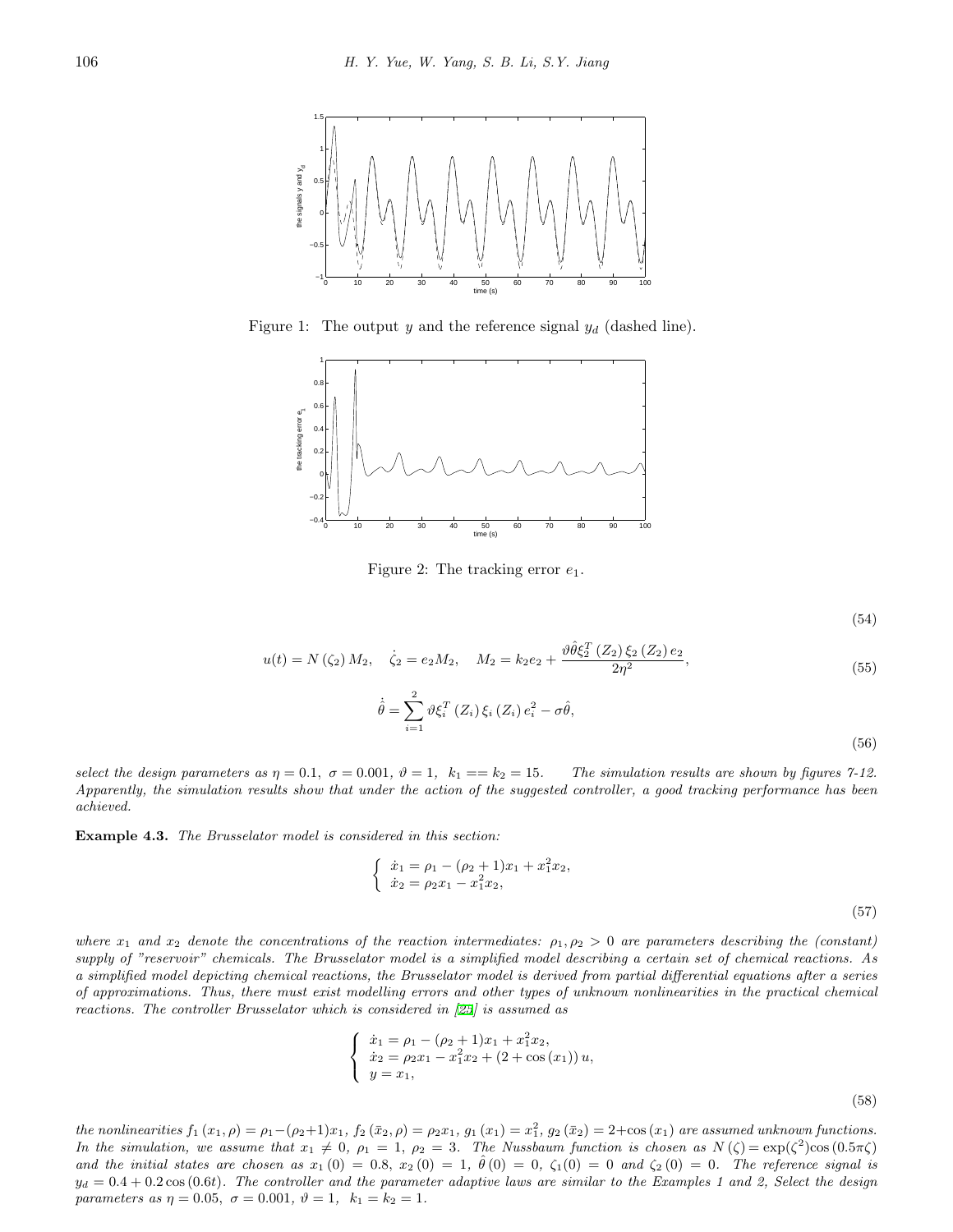

Figure 3: The controller *u*.



Figure 4: The state  $x_2$ .

**Remark 4.4.** *In the existing results [[24](#page-15-10), [28](#page-15-11), [7,](#page-14-4) [15\]](#page-15-9), the nonlinearly parameterized functions are separated by using the separation principle, then, the separated out unknown parameters are estimated by designing the parameter adaptive law, which greatly increases the number of the adjusted parameter and the computation burden online. Unlike them in this manuscript, the separation principle is not used, during the controller design process, the nonlinearly parameterized functions are lumped into the continuous functions which can be approximated by using the FLS, and then, by combining the MLP algorithm the controller contains only one adjusted parameter is constructed, and this control scheme can greatly reduces the computation burden online.*

From the simulation results figures 13-18, we can see that the proposed adaptive fuzzy control method can ensure that all the system variables are bounded. And also, the tracking error can be kept in a small neighborhood of the desired trajectory.

**Remark 4.5.** *From (48) yields that the error signals e*1*, e*2*, . . . , e<sup>n</sup> are all bounded. Moreover, in theory, the tracking error may be made arbitrarily small by appropriately adjusting the design parameters η, σ, k*1*, ϑ and k*2*. However, how to choose the optimal parameters to get the optimal tracking performance is still an open problem. In the simulation, the design parameters are set using a trial-and-error method.*



Figure 5: The parameter curve of *θ*.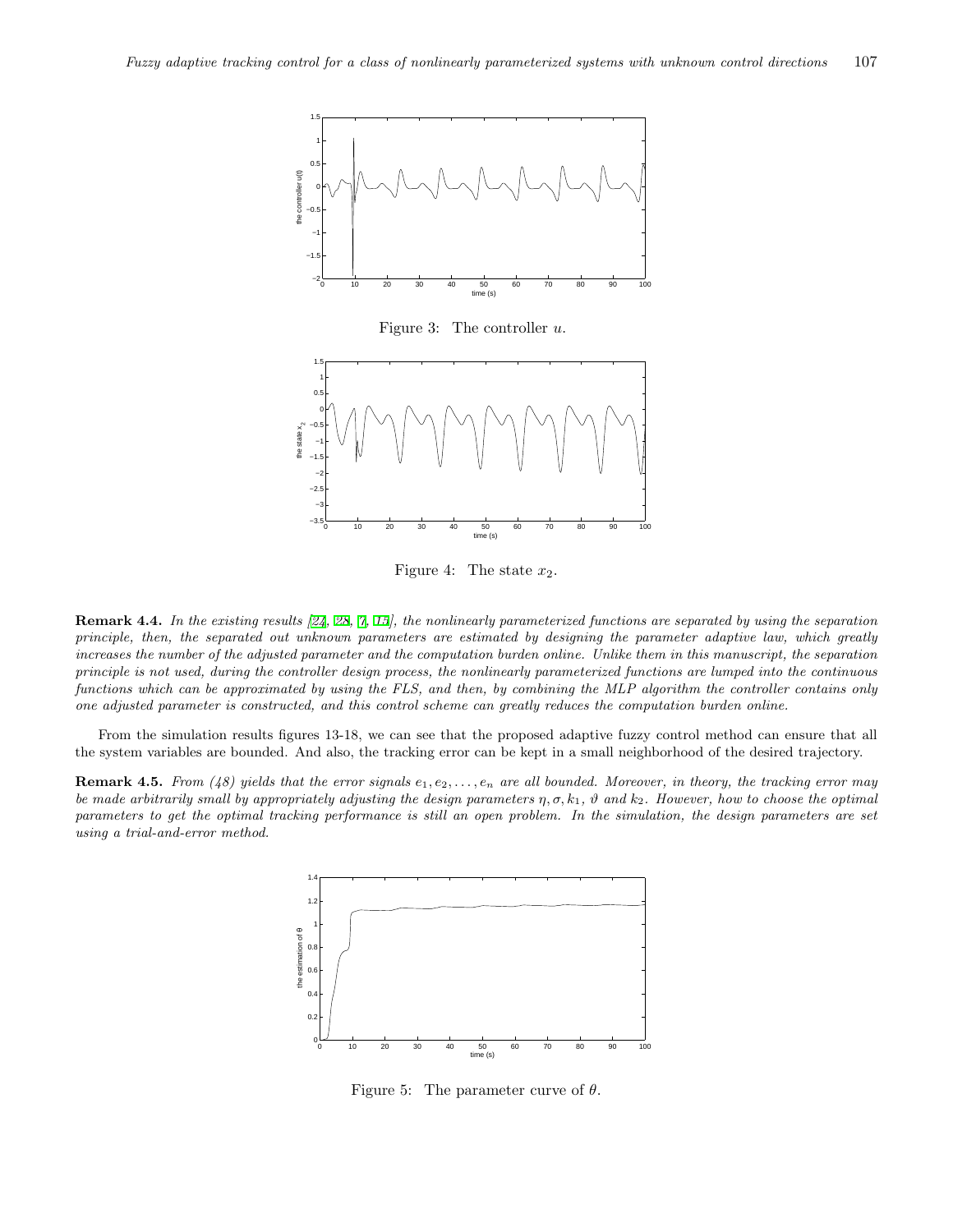

Figure 6: The trajectories  $\zeta_1$  and  $\zeta_2$  (dashed line).



Figure 7: The output  $y$  and the reference signal  $y_d$  (dashed line).



Figure 8: The tracking error *e*1.



Figure 9: The controller *u*.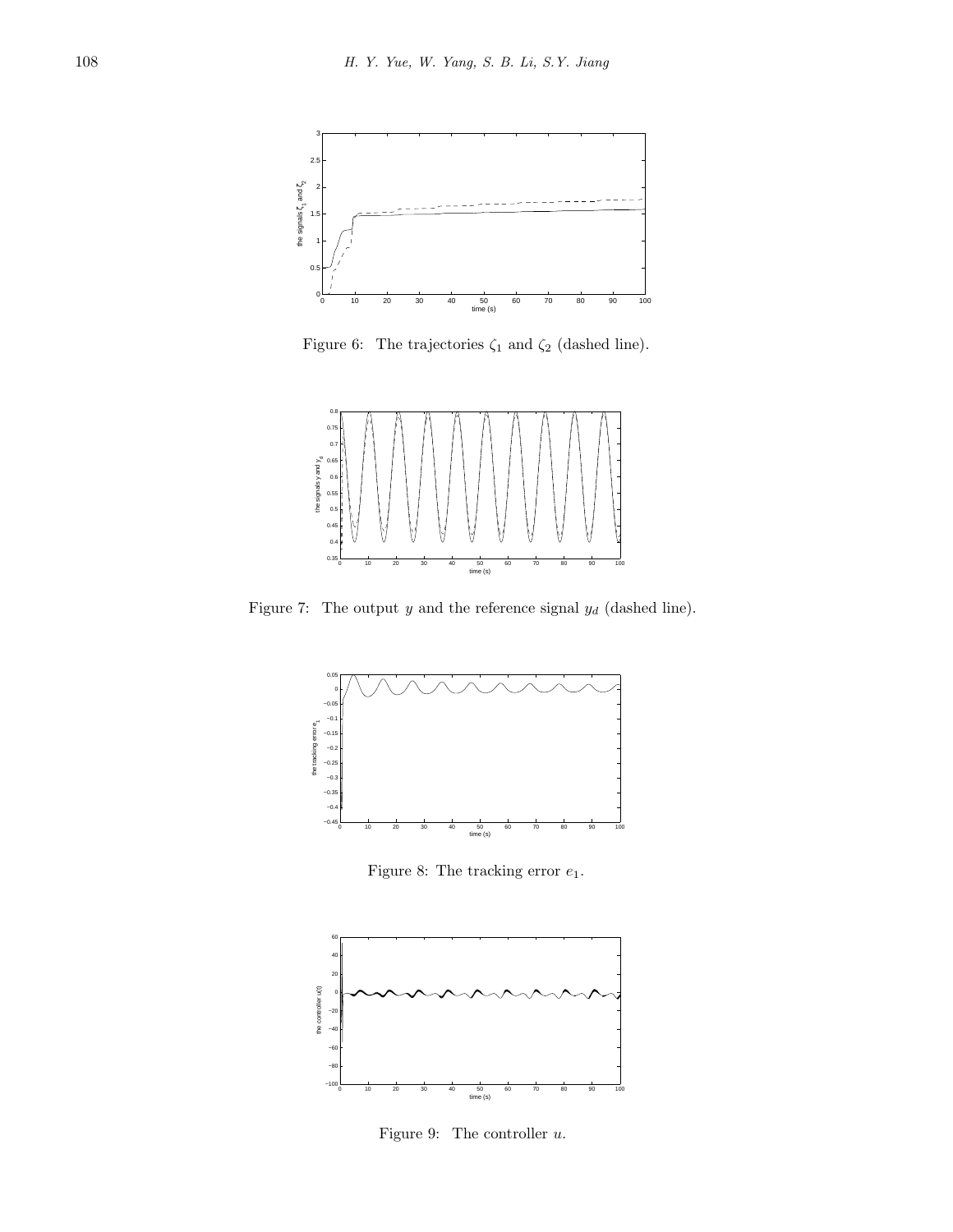

Figure 10: The state  $x_2$ .



Figure 11: The parameter curve of *θ*.



Figure 12: The trajectories  $\zeta_1$  and  $\zeta_2$  (dashed line).



Figure 13: The output *y* and the reference signal *y<sup>d</sup>* (dashed line).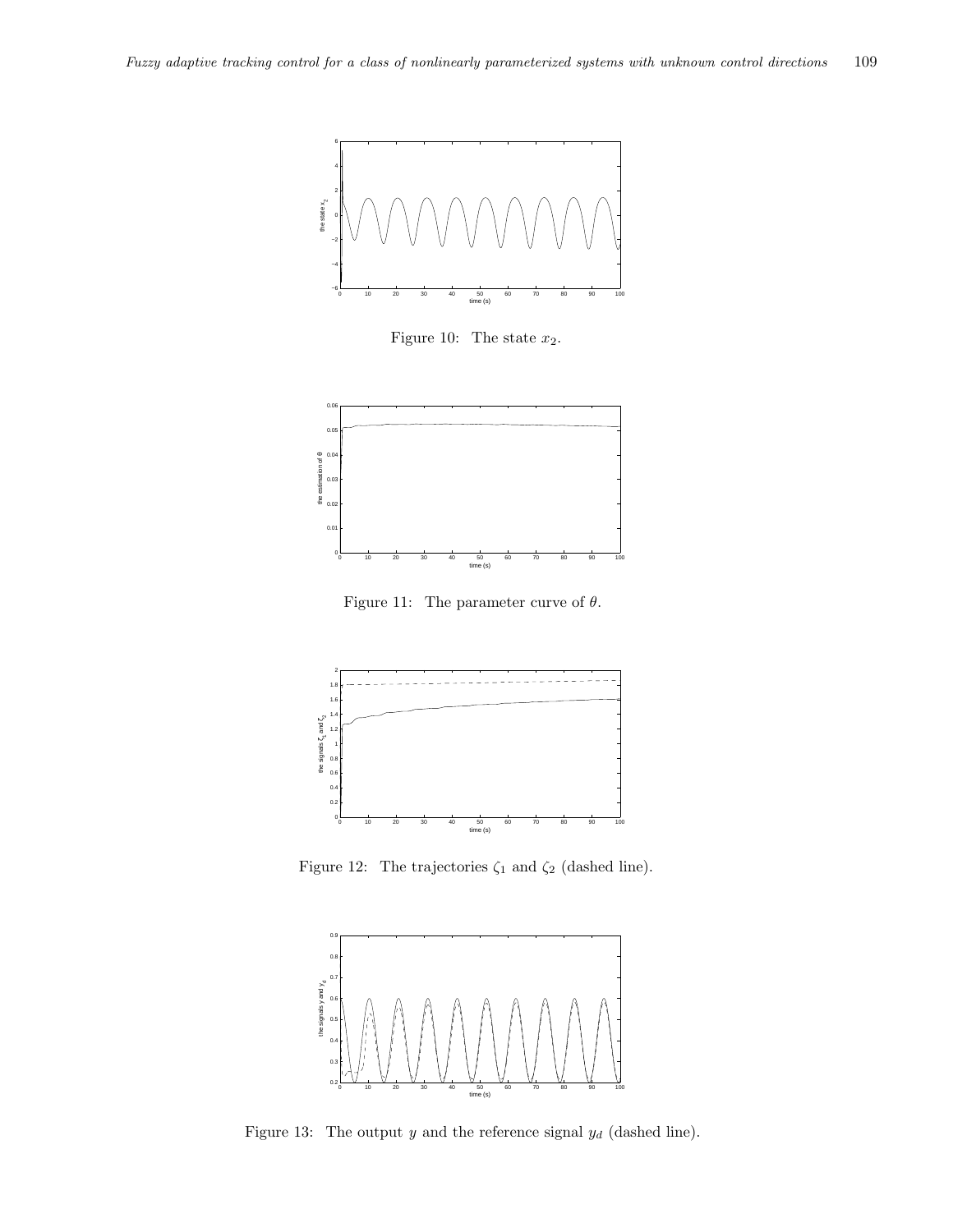

Figure 14: The tracking error *e*1.



Figure 15: The controller *u*.



Figure 16: The state  $x_2$ .



Figure 17: The parameter curve of *θ*.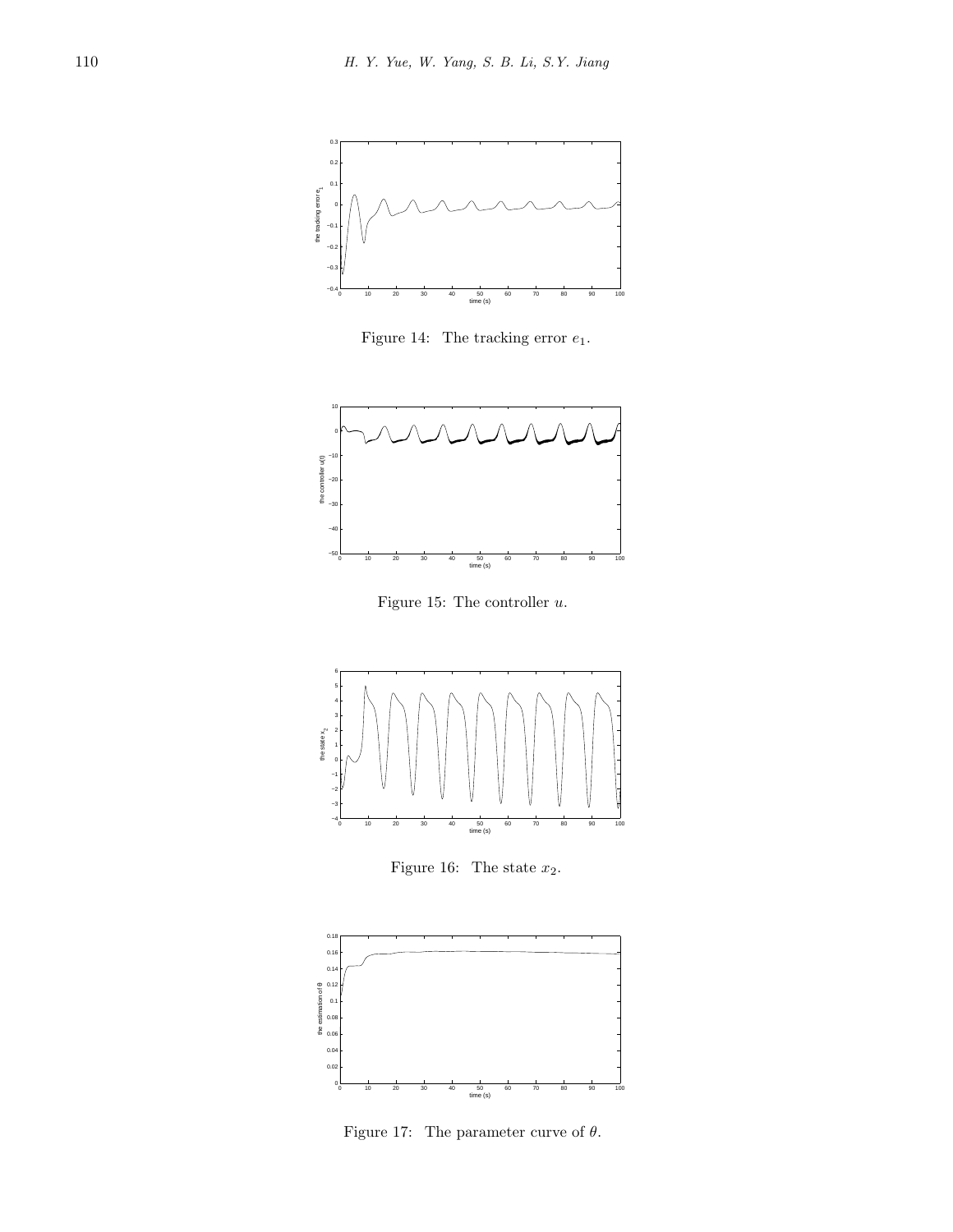

Figure 18: The trajectories  $ζ_1$  and  $ζ_2$  (dashed line).

# **5 Conclusions**

This study has presented an adaptive fuzzy control method for a class of nonlinearly parameterized systems with unknown control directions. Without using the separation principle, the nonlinearly parameterized functions are approximated by using the FLS, and then, the adaptive fuzzy controller is constructed by using the backstepping approach and the Nussbaum-gain technique. Meanwhile, the proposed controller contains only one adaptive parameter. Therefore, the computation burden is significantly reduced and the algorithm is easily realized in practice. The stability of the closed-loop system and the tracking performance of the control system have been demonstrated by using the Lyapunov function theory. Finally, the simulation results have further checked the effectiveness of the proposed control design method and theory. In the future, the problems of adaptive fuzzy control for MIMO nonlinear systems would be considered.

# **Acknowledgement**

The authors would like to thank the valuable reviews and also appreciate the constructive suggestions from the anonymous referees. The project is supported by the Special Funds of the National Natural Science Foundation of China (11626183), the China Postdoctoral Science Foundation (2018M633476), Shaanxi Province Natural Science Fund of China (2017JQ6059, 2016JM1035), the Youth Talent Promotion Program of Shaanxi Association for Science and Technology(20180505), the Scientific Research Plan Projects of Shaanxi Education Department (19JK0466), and the Foundation of Xi'an University of Architecture and Technology (ZR18037).

## **References**

- <span id="page-14-9"></span>[1] B. Chen, X. P. Liu, K. F. Liu, C. Lin, *Direct adaptive fuzzy control of nonlinear strict-feedback systems*, Automatica, **45** (2009), 1530-1535.
- <span id="page-14-2"></span>[2] W. S. Chen, L. C. Jiao, R. H. Li, J. Li, *Adaptive backstepping fuzzy control for nonlinearly parameterized systems with periodic disturbances*, IEEE Xplore: IEEE Transactions on Fuzzy Systems, **18**(4) (2010), 674-685.
- <span id="page-14-3"></span>[3] W. S. Chen, L. C. Jiao, *Adaptive tracking for periodically time-varying and nonlinearly parameterized systems using multilayer neural networks*, IEEE Transactions on Neural Networks, **21**(2) (2010), 345-351.
- <span id="page-14-8"></span>[4] H. B. Du, H. H. Shao, P. J. Yao, *Adaptive neural network control for a class of lowtriangular-structured nonlinear systems*, IEEE Transactions Neural Networks, **17**(2) (2006), 509-514.
- <span id="page-14-5"></span>[5] Y. Gao, S. C. Tong, Y. M. Li,*Observer-based adaptive fuzzy output constrained control for MIMO nonlinear systems with unknown control directions*, Fuzzy Sets and Systems, **290** (2016), 79-99.
- <span id="page-14-7"></span>[6] H. Q. Huang, X. P. Liu, K. F. Liu, *Adaptive fuzzy tracking control for a class of pure-feedback stochastic nonlinear systems with non-lower triangular structure*, Fuzzy Sets and Systems, **302** (2016), 101-120.
- <span id="page-14-4"></span>[7] X. H. Jiao, T. L. Shen, Y. Z. Sun, *Adaptive state feedback control of nonlinearly parameterized time-delay systems*, Proceeding of 7th IFAC Symposium on Nonlinear Control Systems, **7** (2007), 770-775.
- <span id="page-14-6"></span>[8] T. S. Li, G. Feng, Z. J. Zou, Y. J. Liu, *Robust adaptive fuzzy tracking control for a class of MIMO systems: A minimallearning-parameters algorithm*, Proceedings of the American Control Conference, (2009), 3106-3111.
- <span id="page-14-1"></span>[9] T. S. Li, S. C. Tong, G. Feng, *A novel robust adaptive-fuzzy-tracking control for a class of nonlinear MIMO systems*, IEEE Transactions on Fuzzy Systems, **18**(1) (2010), 150-160.
- <span id="page-14-0"></span>[10] Y. M. Li, S. C. Tong, *Adaptive fuzzy backstepping output feedback control of nonlinear uncertain systems with unknown virtual control coefficients using MT-filters*, Neurocomputing, **74** (2011), 1557-1563.